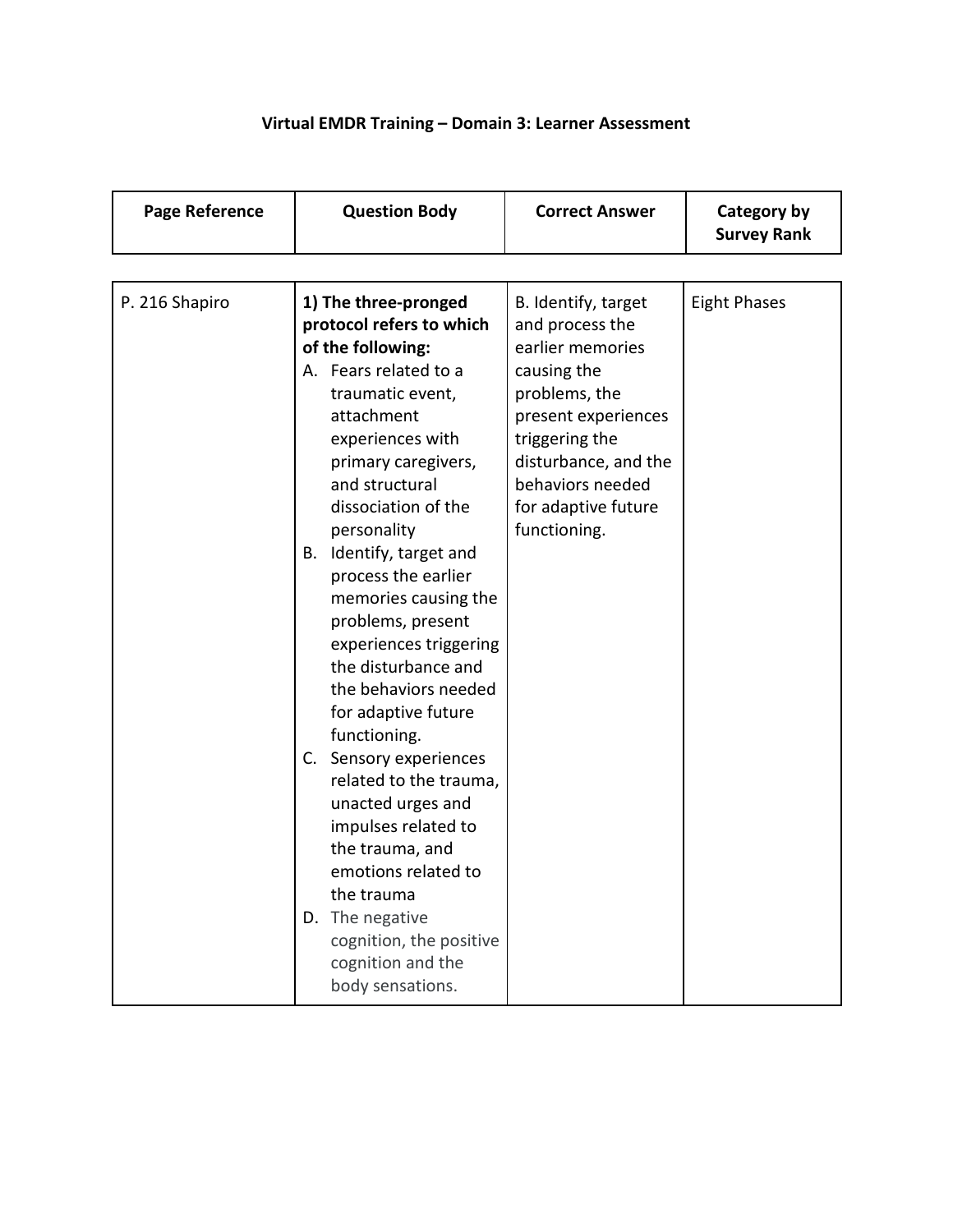| P. 206 Shapiro     | 2) The positive/future<br>template involves<br>applying bilateral dual<br>attention stimulation<br>while a client runs<br>through the sequence of<br>a challenging past<br>experience until there is<br>no longer a disturbance<br>associated with it.<br>True<br>А.<br>False<br>В.                                           | <b>B.</b> False               | <b>Eight Phases</b> |
|--------------------|-------------------------------------------------------------------------------------------------------------------------------------------------------------------------------------------------------------------------------------------------------------------------------------------------------------------------------|-------------------------------|---------------------|
| PP. 98-100 Shapiro | 3) Delineating the<br>client's presenting<br>complaint and its<br>symptoms, initial causes,<br>duration, and additional<br>past occurrences occurs<br>during which Phase?<br>A. Phase 3 - Assessment<br>B. Phase $2$ – Preparation<br>C. Phase $4-$<br>Reprocessing<br>D. Phase 1 - History-<br>taking                        | D. Phase 1 History-<br>taking | <b>Eight Phases</b> |
| P. 88 Shapiro      | 4) Shapiro (2018) states<br>that because EMDR<br>therapy has been shown<br>to be effective and<br>efficient, it is not<br>necessary to take steps<br>to test whether clients<br>can manage moderate to<br>high levels of emotional<br>disturbance and to<br>practice self-control<br>procedures.<br>True<br>А.<br>False<br>В. | <b>B.</b> False               | <b>Eight Phases</b> |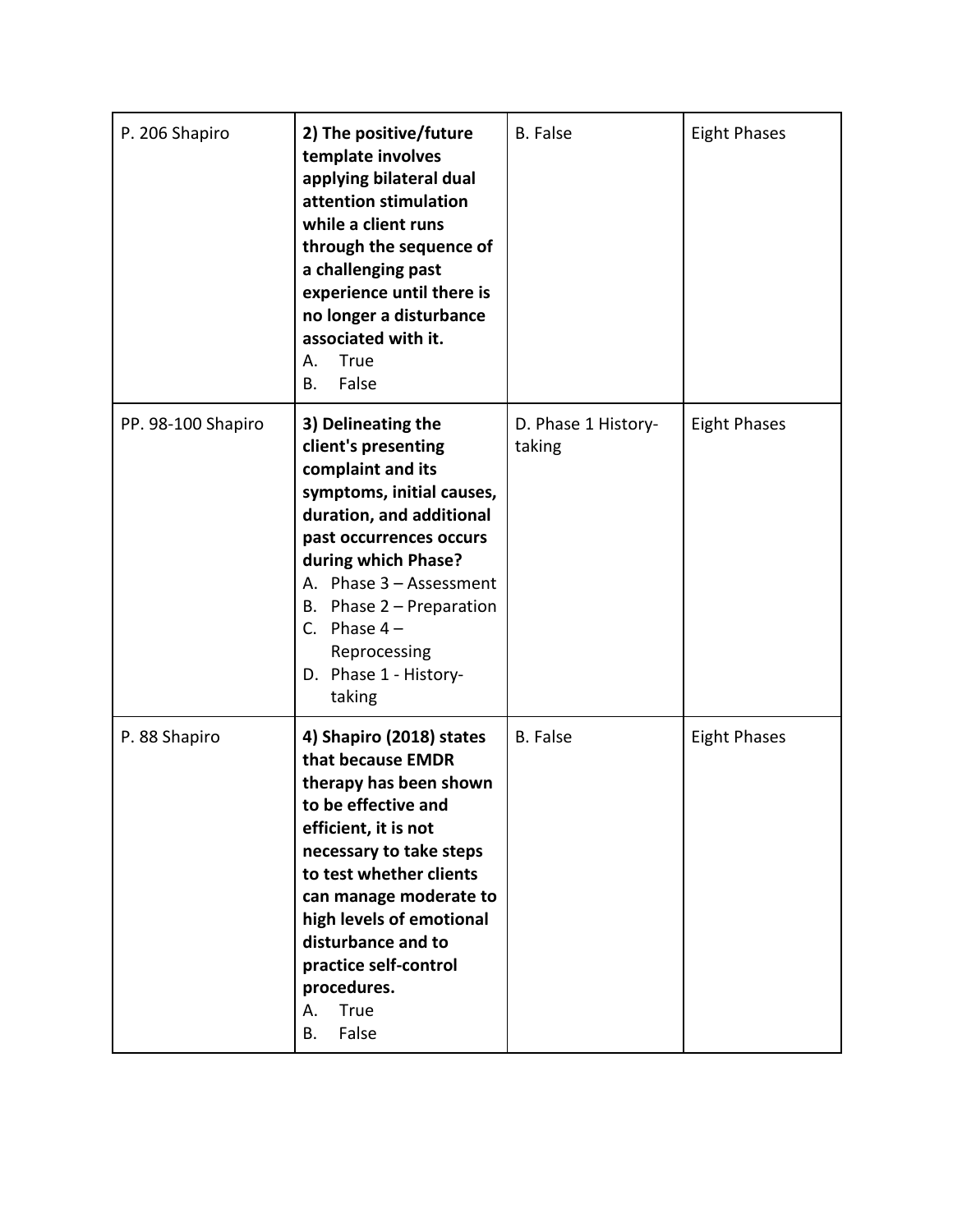| PP. 96-97 Shapiro | 5) Shapiro (2018) states<br>that EMDR clinicians<br>should screen each client<br>for dissociative disorders<br>before starting<br>reprocessing. Which of<br>the following is not<br>required of the clinician<br>to treat individuals who<br>meet the criteria for DID:<br>A. Training in DID<br>Advanced training in<br>В.<br><b>EMDR &amp; DID</b><br>Training in IFS<br>C.<br>D. Know the value and<br>use of 'phase-<br>oriented' EMDR<br>treatment'                         | C. Training in IFS                                                                                         | <b>Eight Phases</b> |
|-------------------|----------------------------------------------------------------------------------------------------------------------------------------------------------------------------------------------------------------------------------------------------------------------------------------------------------------------------------------------------------------------------------------------------------------------------------------------------------------------------------|------------------------------------------------------------------------------------------------------------|---------------------|
| P. 117 Shapiro    | 6) Shapiro (2018)<br>suggests the Safe/Calm<br>place exercise is<br>recommended as part of<br>the preparation phase<br>before starting<br>reprocessing because:<br>A. Peaceful images do<br>not produce any<br>feelings of anxiety<br>It unlocks and drains<br>В.<br>a reservoir of<br>negative emotions<br>It reassures clients<br>$C_{\cdot}$<br>they have a way to<br>recover emotional<br>stability during any<br>disturbance<br>D. It allows whatever<br>happens to happen. | C. It reassures clients<br>they have a way to<br>recover emotional<br>stability during any<br>disturbance. | <b>Eight Phases</b> |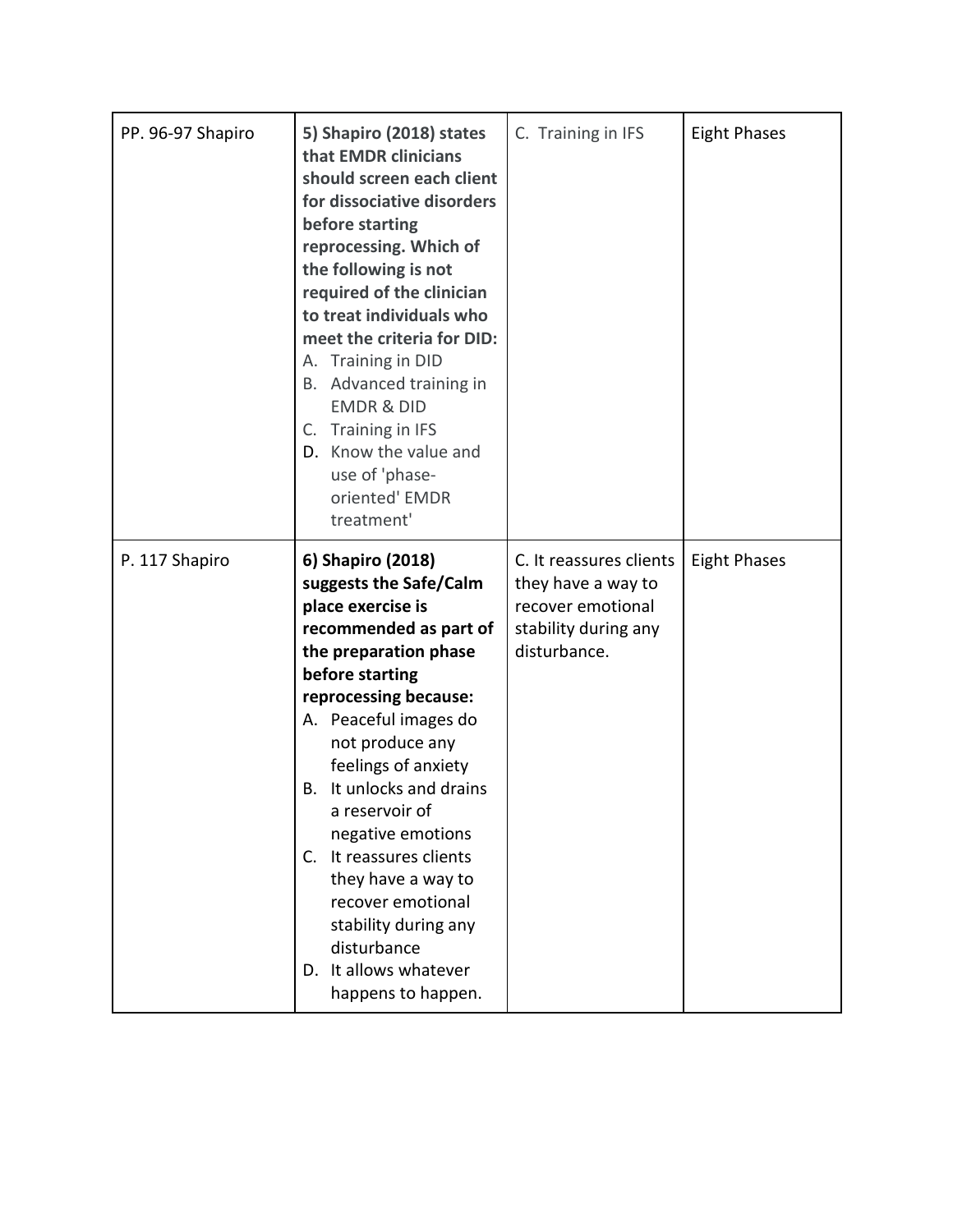| PP. 249, 291 Shapiro | 7) Which of the following<br>is true about Resource<br><b>Development and</b><br>Installation?<br>A. RDI provides access<br>to a range of positive<br>affects that can<br>prepare clients to<br>tolerate or shift out of<br>distress when needed<br>both during and<br>between sessions.<br><b>RDI</b> increases<br>В.<br>associations to<br>negative associative<br>memory networks.<br>RDI should never be<br>$C_{1}$<br>paired with bilateral<br>dual attention<br>stimulation.<br>D. RDI should be taught<br>to a client during<br>Phase 4 Reprocessing. | A. RDI provides<br>access to a range of<br>positive affects that<br>can prepare clients<br>to tolerate or shift<br>out of distress when<br>needed both during<br>and between<br>sessions. | <b>Eight Phases</b> |
|----------------------|--------------------------------------------------------------------------------------------------------------------------------------------------------------------------------------------------------------------------------------------------------------------------------------------------------------------------------------------------------------------------------------------------------------------------------------------------------------------------------------------------------------------------------------------------------------|-------------------------------------------------------------------------------------------------------------------------------------------------------------------------------------------|---------------------|
| P. 125 Shapiro       | 8) When selecting an<br>image during<br><b>Assessment Phase, the</b><br>clinician should<br>specifically ask:<br>A. What picture best<br>represents the<br>experience to you?<br>B. What picture<br>represents what you<br>think of yourself in<br>your worst moments?<br>C. What scenery is<br>passing by when you<br>think of the incident?<br>D. What picture defines<br>yourself in this<br>moment?                                                                                                                                                      | What picture<br>А.<br>best represents<br>the experience<br>to you?                                                                                                                        | <b>Eight Phases</b> |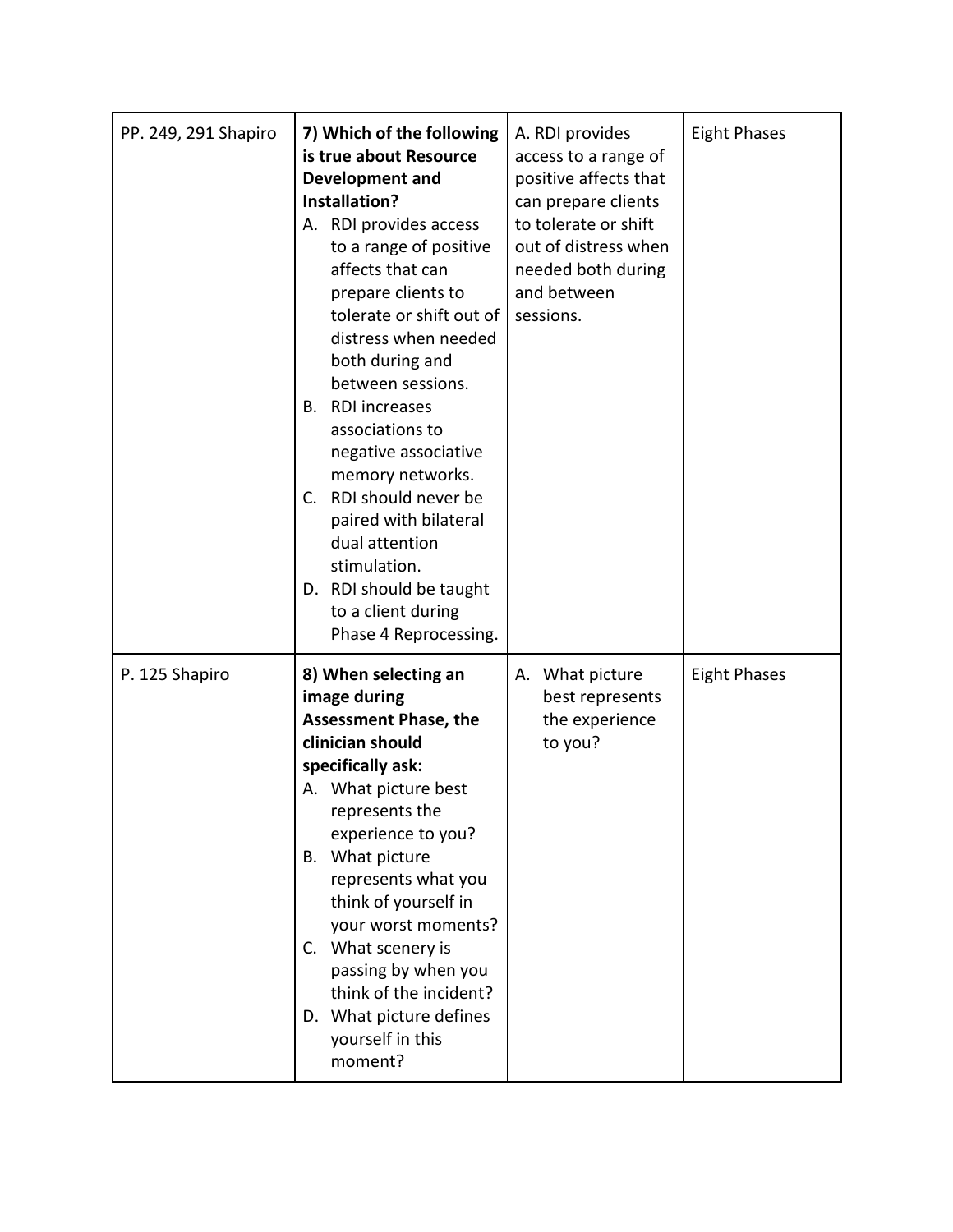| P. 125 Shapiro | 9) Which of the following<br>statements is true of the<br><b>Negative Cognition (NC)?</b><br>A. The Negative<br>Cognition is a clear<br>description of the<br>traumatic event.<br>The Negative<br>В.<br>Cognition is a<br>negative self-<br>statement associated<br>with the event<br>C. The Negative<br>Cognition is often<br>stated as an emotion<br>such as, "I am afraid"<br>The Negative<br>D.<br>Cognition is<br>generalizable | The Negative<br>В.<br>Cognition is a<br>negative self-<br>statement<br>associated with<br>the event                   | <b>Eight Phases</b> |
|----------------|--------------------------------------------------------------------------------------------------------------------------------------------------------------------------------------------------------------------------------------------------------------------------------------------------------------------------------------------------------------------------------------------------------------------------------------|-----------------------------------------------------------------------------------------------------------------------|---------------------|
| P. 129 Shapiro | 10) What is the Validity<br>of Cognition scale range<br>(VOC)?<br>A. From 1-10<br>From 0-10<br>В.<br>C.<br>From 0-7<br>D. From 1-7                                                                                                                                                                                                                                                                                                   | D. From 1-7                                                                                                           | <b>Eight Phases</b> |
| P. 130 Shapiro | 11) Naming the<br>emotion(s) in the<br>Assessment phase is<br>important because:<br>A. It identifies the<br>emotion that the<br>client feels as they<br>bring up the<br>experience in present<br>time.<br>It prevents confusion<br>В.<br>if they subsequently<br>describe the<br>reprocessing                                                                                                                                        | It identifies the<br>А.<br>emotion that the<br>client feels as<br>they bring up the<br>experience in<br>present time. | <b>Eight Phases</b> |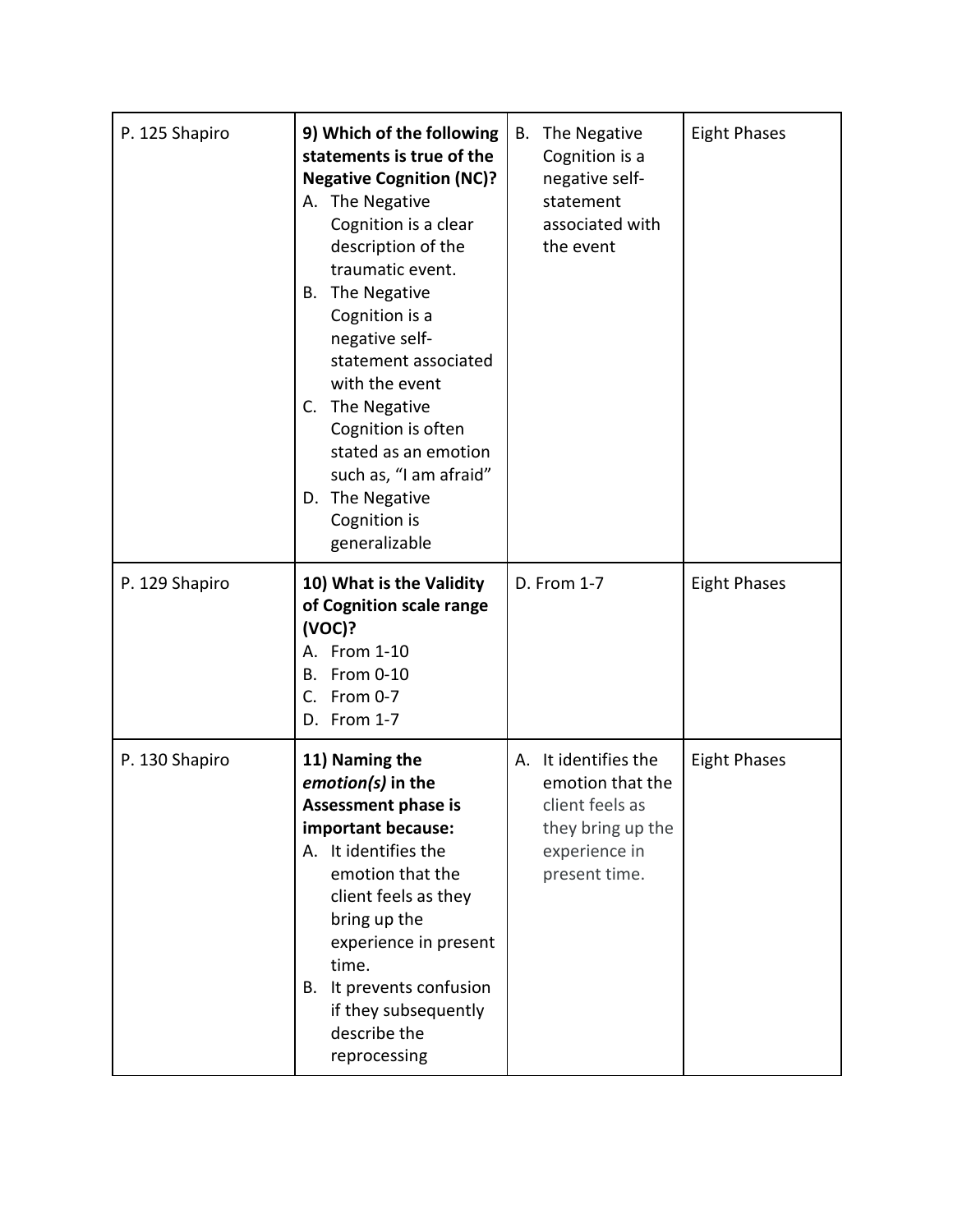| P. 137 Shapiro      | disturbing to the<br>client<br>13) Which three things<br>should the clinician ask<br>the client to notice when<br>beginning the<br><b>Desensitization Phase?</b>                                                                                                       | C. The image, the<br>negative cognition<br>and where they feel<br>it in their body | <b>Eight Phases</b> |
|---------------------|------------------------------------------------------------------------------------------------------------------------------------------------------------------------------------------------------------------------------------------------------------------------|------------------------------------------------------------------------------------|---------------------|
|                     | Focusing on the body<br>В.<br>frees the client from<br>the need to<br>concentrate on<br>painful thoughts or<br>images in subsequent<br>sets.<br>It provides the client<br>C.<br>with an alternative to<br>the reliance on<br>verbalization<br>D. It is much less       |                                                                                    |                     |
| PP. 131-132 Shapiro | 12) Which of the<br>following is not an<br>aspect of Identifying the<br>location of body<br>sensations in the<br><b>Assessment phase:</b><br>A. It assesses the effects<br>of EMDR reprocessing<br>and it lays the<br>groundwork for the<br>next phase of<br>treatment | D. It is much less<br>disturbing to the<br>client                                  | <b>Eight Phases</b> |
|                     | experience by using<br>the SUD scale<br>C. It produces a sense of<br>accomplishment<br>D. It separates the<br>emotion<br>psychologically from<br>the sensation in the<br>body                                                                                          |                                                                                    |                     |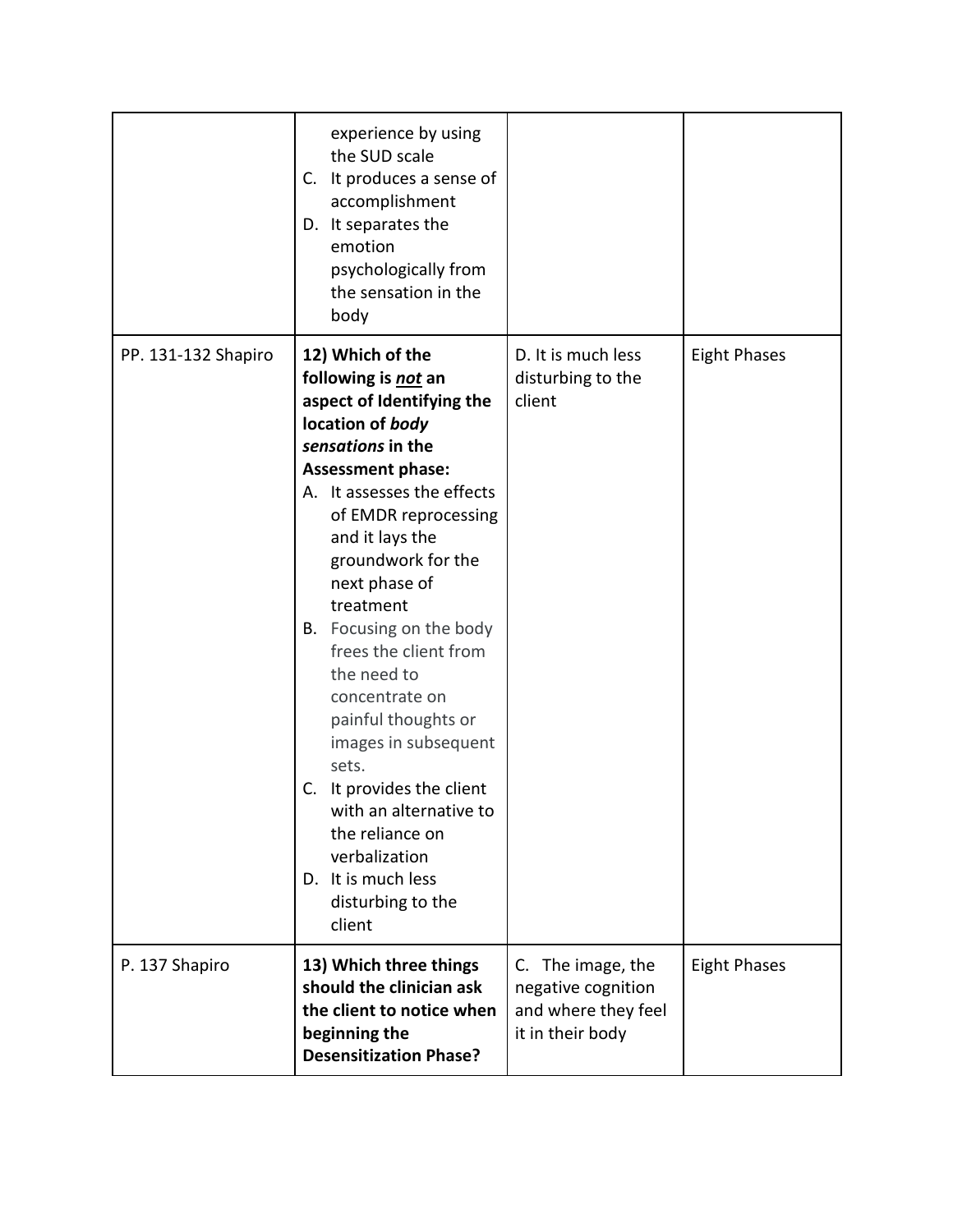|                | A. The image, the<br>positive cognition and<br>where they feel it in<br>their body<br>The negative<br>В.<br>cognition, the positive<br>cognition and the<br>emotion<br>The image, the<br>C.<br>negative cognition<br>and where they feel it<br>in their body<br>D. The image, the<br>bilateral dual<br>attention stimulation<br>and the emotion                                                                                                 |                                                                                                                                 |                     |
|----------------|-------------------------------------------------------------------------------------------------------------------------------------------------------------------------------------------------------------------------------------------------------------------------------------------------------------------------------------------------------------------------------------------------------------------------------------------------|---------------------------------------------------------------------------------------------------------------------------------|---------------------|
| P. 137 Shapiro | 14) When starting each<br>subsequent set of<br>bilateral dual attention<br>stimulation in the<br><b>Desensitization Phase,</b><br>after the first set it is<br>advisable for the<br>clinician to:<br>A. Remind client of the<br>negative cognition<br>B. Ask the client to<br>continue to hold the<br>original image in mind<br>Refrain from<br>С.<br>reminding client of<br>the negative<br>cognition<br>D. Check the validity of<br>cognition | C. Refrain from<br>reminding client of<br>the negative<br>cognition                                                             | <b>Eight Phases</b> |
| P. 150 Shapiro | 15) Shapiro states that<br>during the<br><b>Desensitization Phase</b><br>the clinician should<br>recheck the SUD level:                                                                                                                                                                                                                                                                                                                         | After retargeting<br>C.<br>the original incident,<br>providing another<br>set of bilateral dual<br>attention<br>stimulation and | <b>Eight Phases</b> |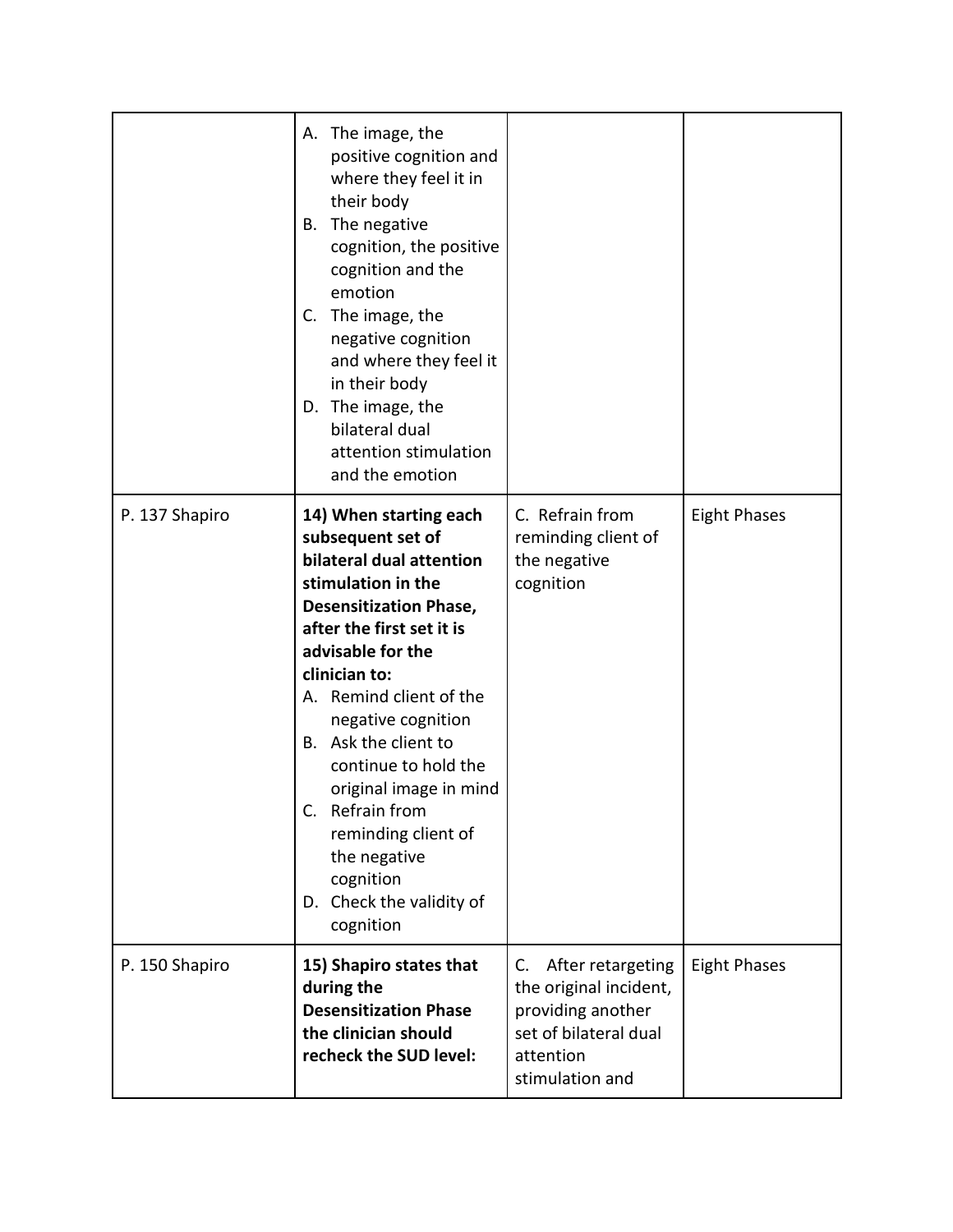|                | A. After each set of<br>bilateral dual<br>attention stimulation.<br>B. When only a few<br>minutes are left in the<br>session, before<br>ending the session.<br>C. After retargeting the<br>original incident,<br>providing another set<br>of bilateral dual<br>attention stimulation<br>and there are no new<br>associations, no new<br>emotions, sensation,<br>or images.<br>D. There is no need to<br>check the SUD level<br>until the client has<br>indicated the<br>experience is no<br>longer disturbing | there are no new<br>associations, no new<br>emotions, sensation,<br>or images.                                               |                     |
|----------------|---------------------------------------------------------------------------------------------------------------------------------------------------------------------------------------------------------------------------------------------------------------------------------------------------------------------------------------------------------------------------------------------------------------------------------------------------------------------------------------------------------------|------------------------------------------------------------------------------------------------------------------------------|---------------------|
| P. 259 Shapiro | 16) Three primary<br>themes for interweaves<br>are:<br>A. Past, present, future<br>Responsibility, Safety<br>В.<br>and Choices<br>Supportive figures,<br>C.<br>personal<br>achievements,<br>spiritual figures<br>D. Relationship, affect<br>regulation, self-<br>esteem                                                                                                                                                                                                                                       | Responsibility,<br>В.<br>Safety and Choices                                                                                  | <b>Eight Phases</b> |
| P. 191 Shapiro | <b>17) Phase 8</b><br><b>Reevaluation:</b>                                                                                                                                                                                                                                                                                                                                                                                                                                                                    | C. Is vital and should<br>open each<br>reprocessing session<br>after the first,<br>assessing how well<br>previously targeted | <b>Eight Phases</b> |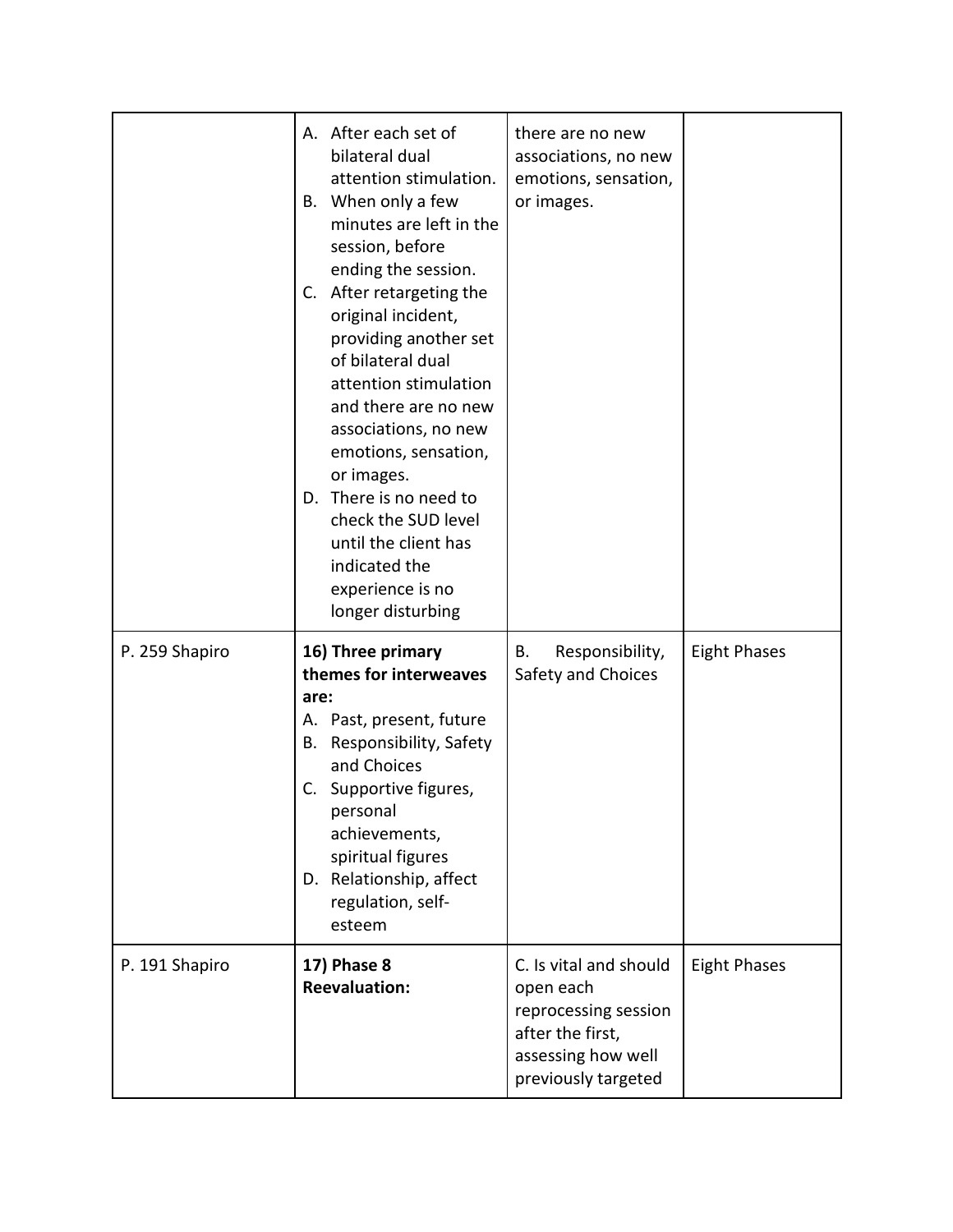|                     | A. Is optional because in<br>many cases the target<br>has already been<br>processed to a SUD of<br>0 and a VoC of 7<br>Is sometimes referred<br>В.<br>to as Reassessment<br>phase since it involves<br>checking back in on a<br>previously completed<br>target<br>Is vital and should<br>C.<br>open each<br>reprocessing session<br>after the first,<br>assessing how well<br>previously targeted<br>material has been<br>resolved<br>D. Was added later by<br>Francine Shapiro as<br>the "R" in EMDR | material has been<br>resolved                        |                     |
|---------------------|-------------------------------------------------------------------------------------------------------------------------------------------------------------------------------------------------------------------------------------------------------------------------------------------------------------------------------------------------------------------------------------------------------------------------------------------------------------------------------------------------------|------------------------------------------------------|---------------------|
| PP. 172-174 Shapiro | 18) Shapiro (2018) offers<br>several strategies for<br>blocked processing that<br>are variations in<br>procedure that can<br>activate processing.<br><b>Which variation should</b><br>be tried first?<br>A. Changing the<br>direction of the eye<br>movements<br>Invite "unspoken<br>В.<br>words" silently or<br>aloud<br>C. Ask the client to listen<br>for sounds or<br>dialogue in the<br>memory that remain<br>disturbing.                                                                        | A. Changing the<br>direction of the<br>eye movements | <b>Eight Phases</b> |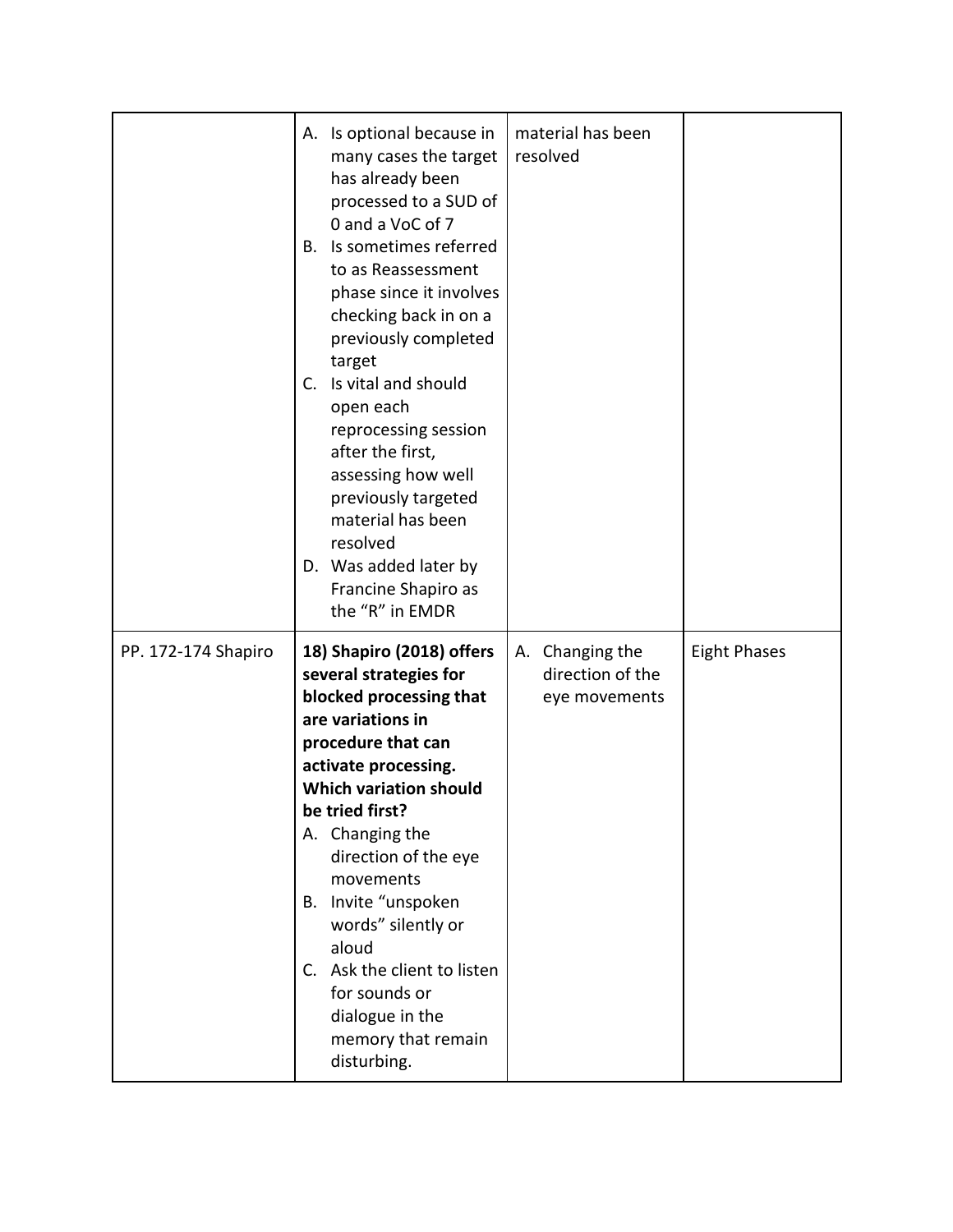|                | D. D. Ask the client to<br>scan for a more<br>disturbing aspect of<br>the memory                                                                                                                                                                                                                                                                                               |                                                                                    |                     |
|----------------|--------------------------------------------------------------------------------------------------------------------------------------------------------------------------------------------------------------------------------------------------------------------------------------------------------------------------------------------------------------------------------|------------------------------------------------------------------------------------|---------------------|
| P. 190 Shapiro | 19) Shapiro (2018) states<br>that, when reprocessing<br>is not progressing even<br>after changing the<br>nature or type of<br>bilateral dual attention<br>stimulation, the clinician<br>should:<br>A. Start a different<br>target<br>Change the NC and<br>В.<br>PC<br>C. Explore ancillary<br>factors, such as<br>feeder memories or<br>blocking beliefs<br>D. End the session | C. Explore ancillary<br>factors, such as<br>feeder memories or<br>blocking beliefs | <b>Eight Phases</b> |
| P. 180 Shapiro | 20) Feeder memories are<br>earlier memories that<br>may contribute to<br>blocked reprocessing.<br>True<br>А.<br>False<br>В.                                                                                                                                                                                                                                                    | A. True                                                                            | <b>Eight Phases</b> |
| P. 183 Shapiro | 21) When processing the<br>initial target is<br>unsuccessful, the<br>clinician should consider<br>inquiring about negative<br>beliefs that are blocking<br>progress.<br><b>True</b><br>А.<br>False<br>В.                                                                                                                                                                       | A. True                                                                            | <b>Eight Phases</b> |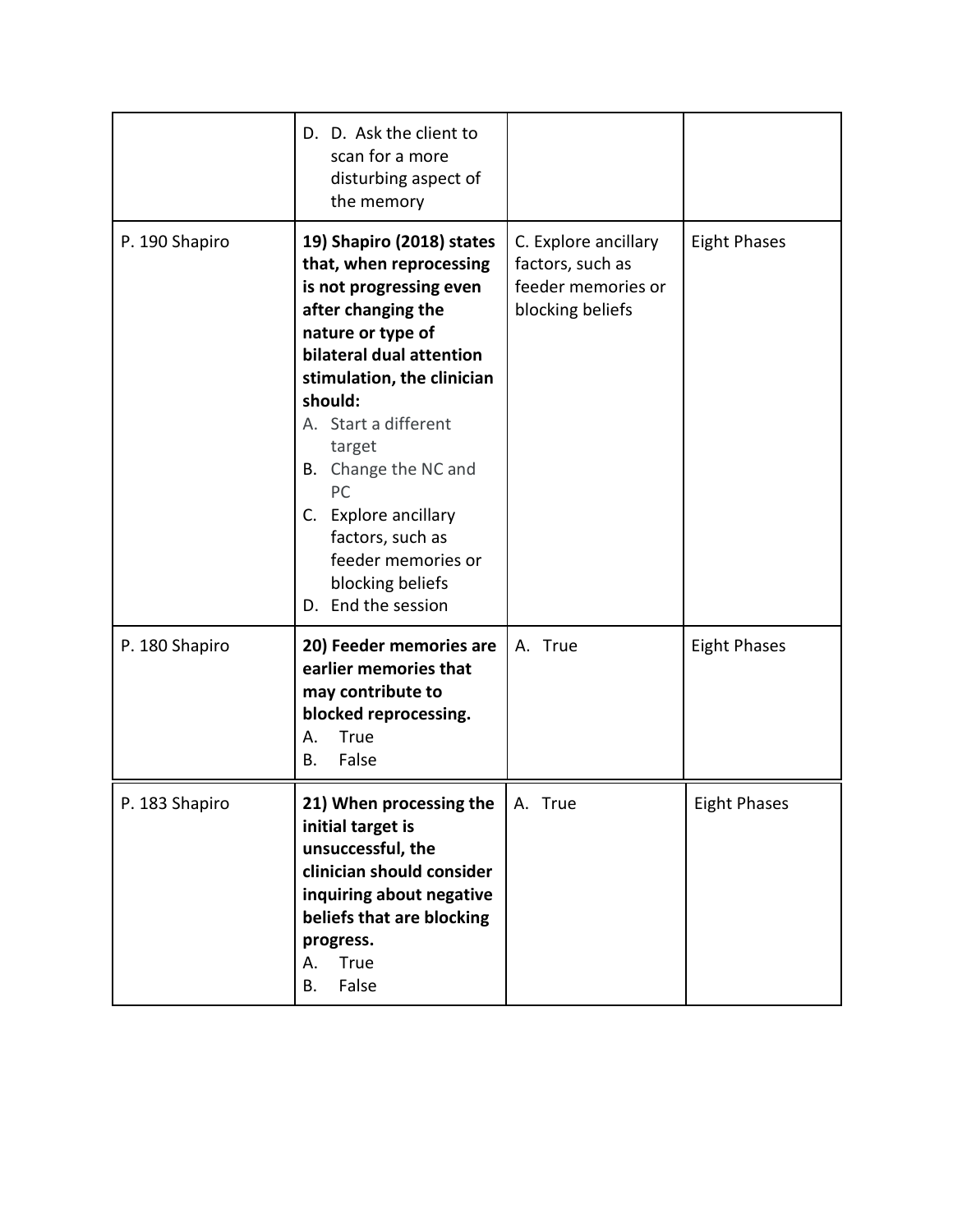| PP. 151-152 Shapiro | 22) When beginning the<br><b>Installation Phase, the</b><br>first question to ask is:<br>"What do you notice<br>А.<br>now?"<br>"Do the words<br><b>B.</b><br>[repeat the positive<br>cognition] still fit, or<br>is there another<br>positive statement<br>you feel would be<br>more suitable?"<br>C. "What do you think<br>about the experience<br>now?"<br>"How are you<br>D.<br>feeling?"                                                                                                                                                                 | B. "Do the words<br>[repeat the positive<br>cognition] still fit, or<br>is there another<br>positive statement<br>you feel would be<br>more suitable?"                              | <b>Eight Phases</b> |
|---------------------|--------------------------------------------------------------------------------------------------------------------------------------------------------------------------------------------------------------------------------------------------------------------------------------------------------------------------------------------------------------------------------------------------------------------------------------------------------------------------------------------------------------------------------------------------------------|-------------------------------------------------------------------------------------------------------------------------------------------------------------------------------------|---------------------|
| P. 152 Shapiro      | 23) When checking the<br><b>VOC during Installation</b><br>Phase, the therapist<br>should say:<br>A. When you think<br>about the original<br>picture, what do you<br>think now?<br>B. On a scale of 0 to 10<br>where 0 is no<br>disturbance or<br>neutral and 10 is the<br>highest disturbance<br>you can imagine, how<br>disturbing does it feel<br>to you now?<br>Think about the<br>$C_{1}$<br>original incident and<br>those words [selected<br>positive cognition],<br>from 1, completely<br>false, to 7, completely<br>true, how true do<br>they feel? | C. Think about the<br>original incident and<br>those words<br>[selected positive<br>cognition], from 1,<br>completely false, to<br>7, completely true,<br>how true do they<br>feel? | <b>Eight Phases</b> |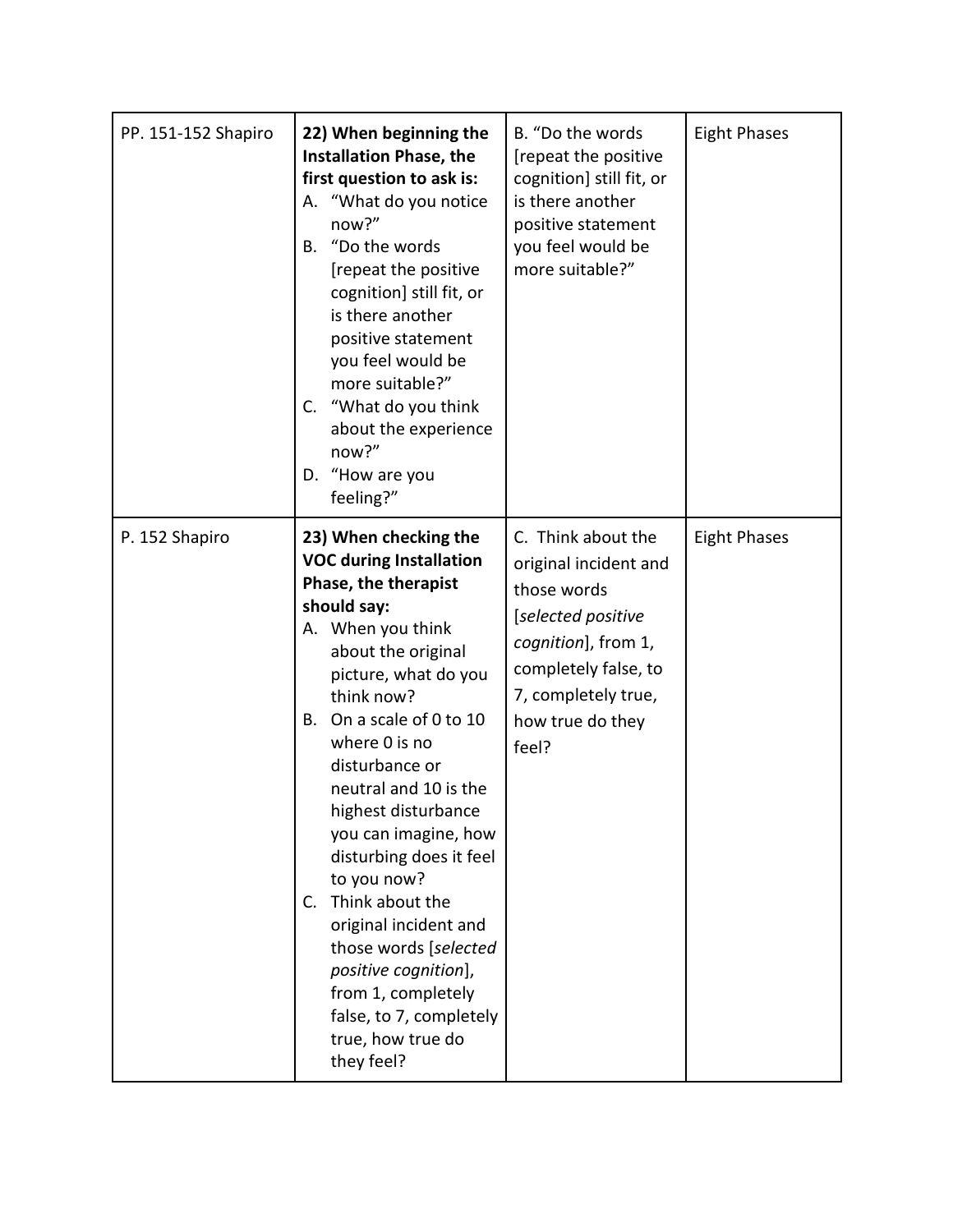|                     | D. Close your eyes and<br>keep in mind the<br>original memory and<br>the positive<br>cognition. Then bring<br>your attention to the<br>different parts of<br>your body, starting<br>with your head and<br>working downward.                                                                                                                                                                                                                                                       |                                                                                           |                     |
|---------------------|-----------------------------------------------------------------------------------------------------------------------------------------------------------------------------------------------------------------------------------------------------------------------------------------------------------------------------------------------------------------------------------------------------------------------------------------------------------------------------------|-------------------------------------------------------------------------------------------|---------------------|
| PP. 500-502 Shapiro | 24) Because of the<br>potential of EMDR for<br>rapid destabilization,<br>there are many client<br>factors to consider prior<br>to beginning EMDR.<br>Which of the following is<br>not a factor?<br>A. If the client has good<br>affect tolerance<br>B. If the client has a<br>stable life<br>environment<br>C. If the client has<br>stated they would<br>like to start the EMDR<br>immediately<br>D. If the client can<br>undergo temporary<br>discomfort for long<br>term relief | C. If the client has<br>stated they would<br>like to start the<br><b>EMDR</b> immediately | <b>Eight Phases</b> |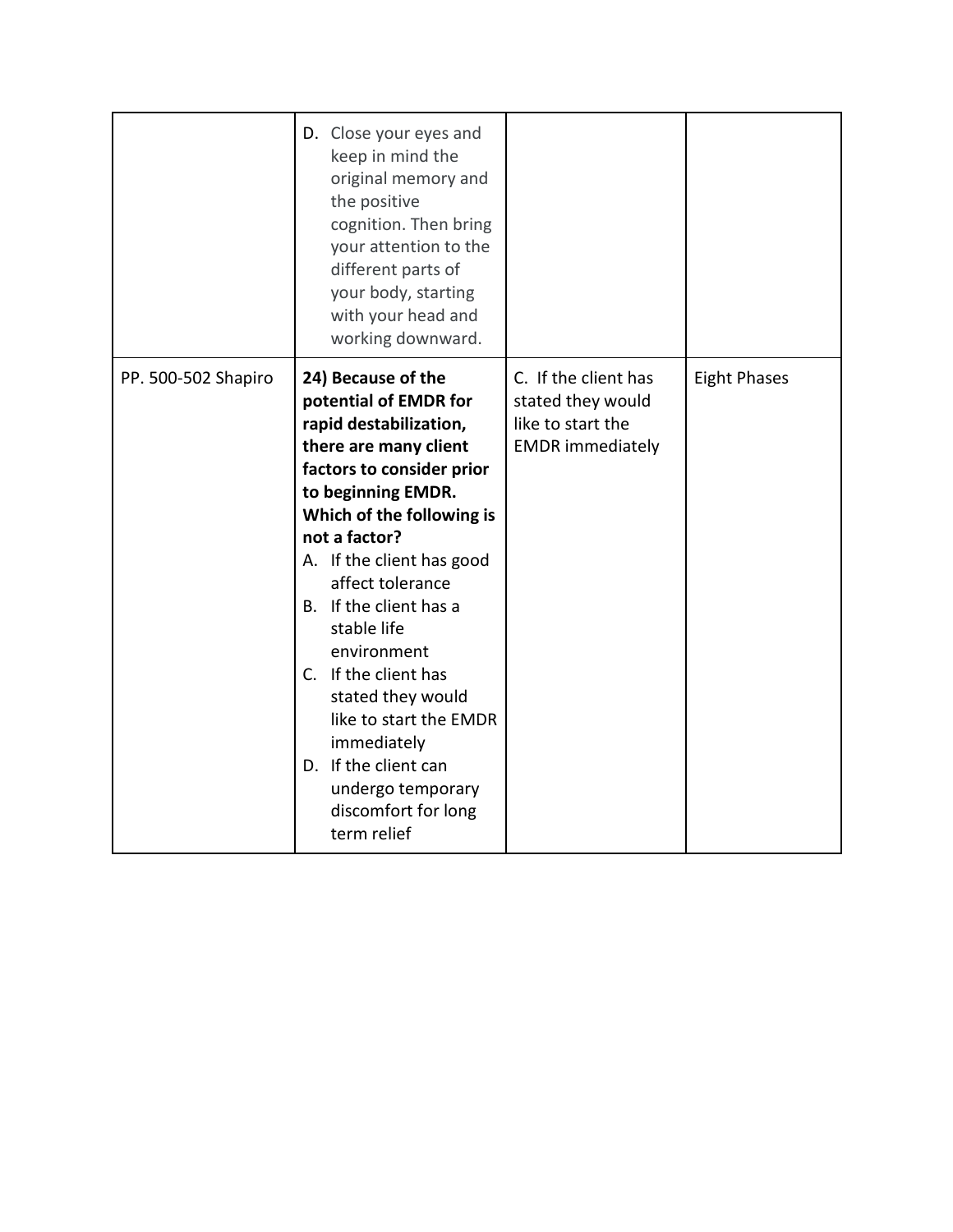| P. 44 Shapiro     | 25) In EMDR therapy,<br>pathology is viewed in<br>terms of maladaptive<br>memory networks which<br>have not been fully<br>reprocessed and<br>continue to be held in a<br>state-specific form giving<br>rise to maladaptive<br>perceptions, behaviors,<br>beliefs and attitudes.<br>True<br>А.<br>False<br>В. | A. True                                       | AIP |
|-------------------|--------------------------------------------------------------------------------------------------------------------------------------------------------------------------------------------------------------------------------------------------------------------------------------------------------------|-----------------------------------------------|-----|
| P. 38 Shapiro     | 26) The AIP model states<br>that maladaptive<br>personality traits may<br>be:<br>A. The result of<br>unprocessed<br>experience<br>B. Intractable<br>C. Pathological targets<br>D. Difficult to treat                                                                                                         | A. The result of<br>unprocessed<br>experience | AIP |
| P. 39 Shapiro     | 27) Any event that has<br>had a lasting negative<br>effect on the self or<br>psyche is by its nature<br>traumatic.<br>A. True<br>B. False                                                                                                                                                                    | A. True                                       | AIP |
| PP. 26-27 Shapiro | 28) The AIP model<br>provides a framework<br>for treatment,<br>understanding<br>development of<br>pathology, making<br>associations, coming to a<br>resolution, and guiding<br>future actions.<br>A. True<br>B. False                                                                                        | A. True                                       | AIP |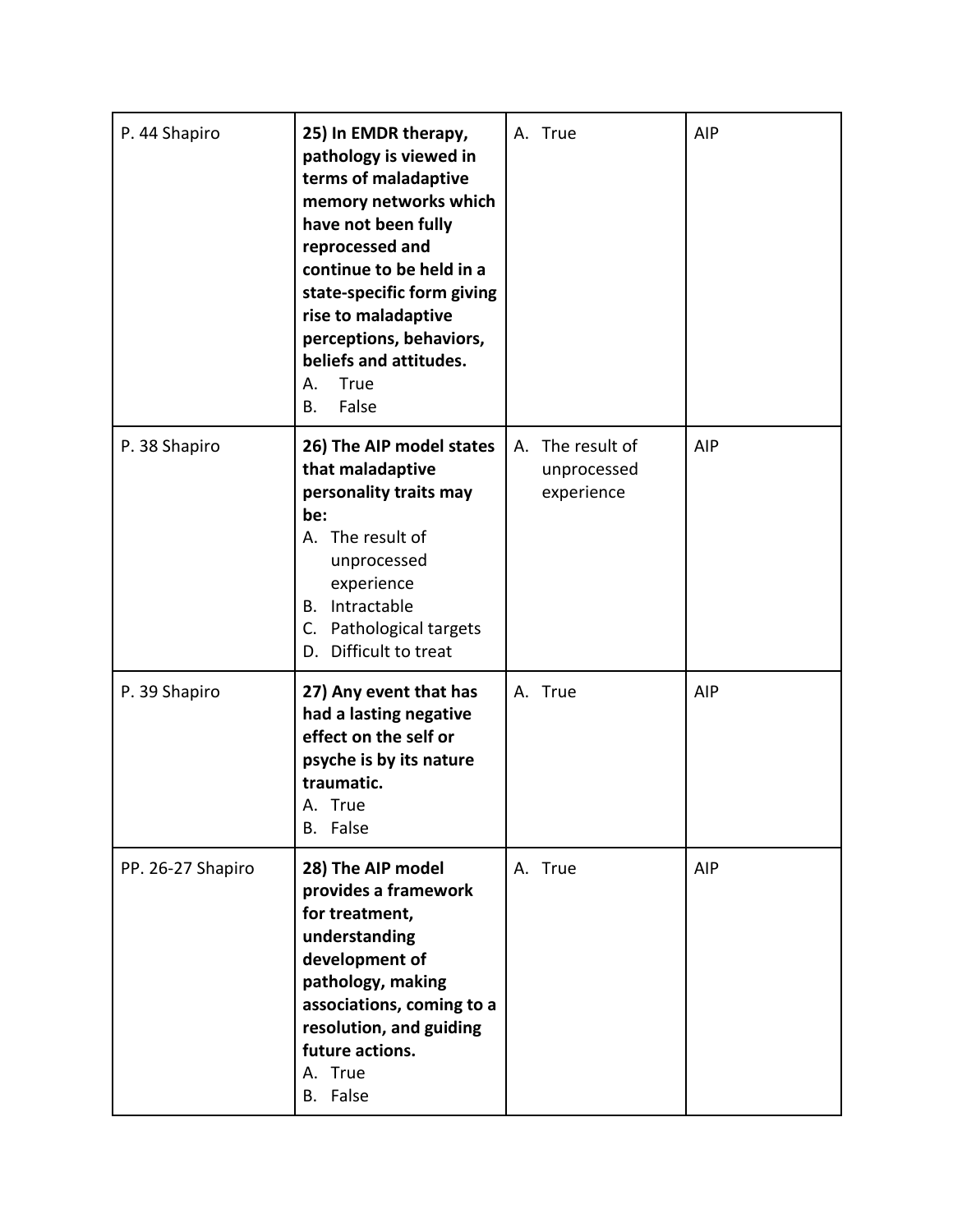| P. 73 Shapiro | 29) Recurring nightmares<br>may be an appropriate<br>target, given the AIP<br>model proposes:<br>A. Nightmares can be a<br>presenting concern<br>The REM dream state<br>B.<br>is a period when<br>unconscious material<br>arises to be<br>processed<br>C. Nightmares disrupt<br>neurotransmitters<br>D. Dream analysis<br>reduces disturbance                                                                                                                                             | B. The REM dream<br>state is a period<br>when unconscious<br>material arises to be<br>processed | AIP |
|---------------|-------------------------------------------------------------------------------------------------------------------------------------------------------------------------------------------------------------------------------------------------------------------------------------------------------------------------------------------------------------------------------------------------------------------------------------------------------------------------------------------|-------------------------------------------------------------------------------------------------|-----|
| P. 28 Shapiro | 30) Which of the<br>following is an important<br>premise of the AIP<br>model?<br>A. A long period of<br>exposure to the<br>memory of a<br>traumatic incident is<br>the best method for<br>healing trauma.<br>Consistent client<br>В.<br>homework in<br>between sessions is<br>the key to therapy<br>efficacy.<br>The body's intrinsic<br>C.<br>capacity for<br>psychological self-<br>healing.<br>D. Teaching clients<br>improved responses<br>to stimuli results in<br>improved emotion. | C. The body's<br>intrinsic capacity for<br>psychological self-<br>healing.                      | AIP |
| P. 37 Shapiro | 31) Which of the<br>following is not true<br>about the AIP model:                                                                                                                                                                                                                                                                                                                                                                                                                         | D. Prolonged<br>exposure is an<br>important                                                     | AIP |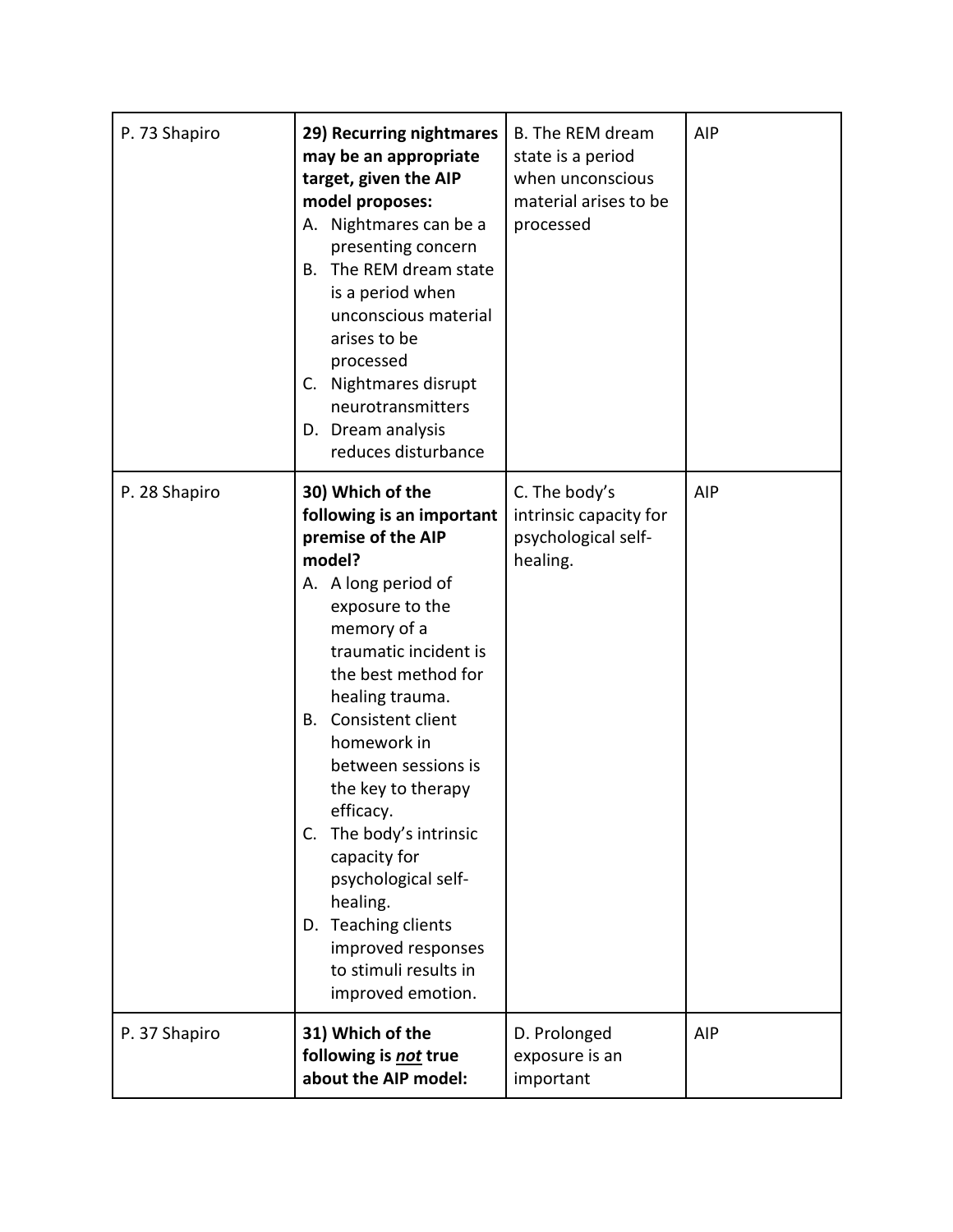|               | A. It posits that PTSD<br>symptoms are caused<br>by disturbing<br>information that is<br>stored in state<br>specific form.<br>The old information<br>В.<br>from the trauma<br>memory is isolated<br>from other more<br>adaptive networks.<br>Thoughts of the<br>C.<br>negative incident are<br>connected to all<br>negative attributes of<br>the original<br>experience.<br>D. Prolonged exposure<br>is an important<br>component in the<br>process of resolving<br>the trauma<br>symptoms. | component in the<br>process of resolving<br>the trauma<br>symptoms. |            |
|---------------|---------------------------------------------------------------------------------------------------------------------------------------------------------------------------------------------------------------------------------------------------------------------------------------------------------------------------------------------------------------------------------------------------------------------------------------------------------------------------------------------|---------------------------------------------------------------------|------------|
| P. 28 Shapiro | 32) When the<br>information processing<br>system is activated it is:<br>A. Maladaptive<br>B. Always going to result<br>in rapid healing<br>Adaptive<br>Triggering<br>D.                                                                                                                                                                                                                                                                                                                     | C. Adaptive                                                         | <b>AIP</b> |
| P. 37 Shapiro | 33) In the midst of<br>reprocessing a target,<br>client statements should<br>be considered to be:<br>A. Fully functional<br>The current state of<br>В.<br>the processed<br>information<br>Nonadaptive<br>C.<br>D. Representative of the                                                                                                                                                                                                                                                     | B. The current state<br>of the processed<br>information             | <b>AIP</b> |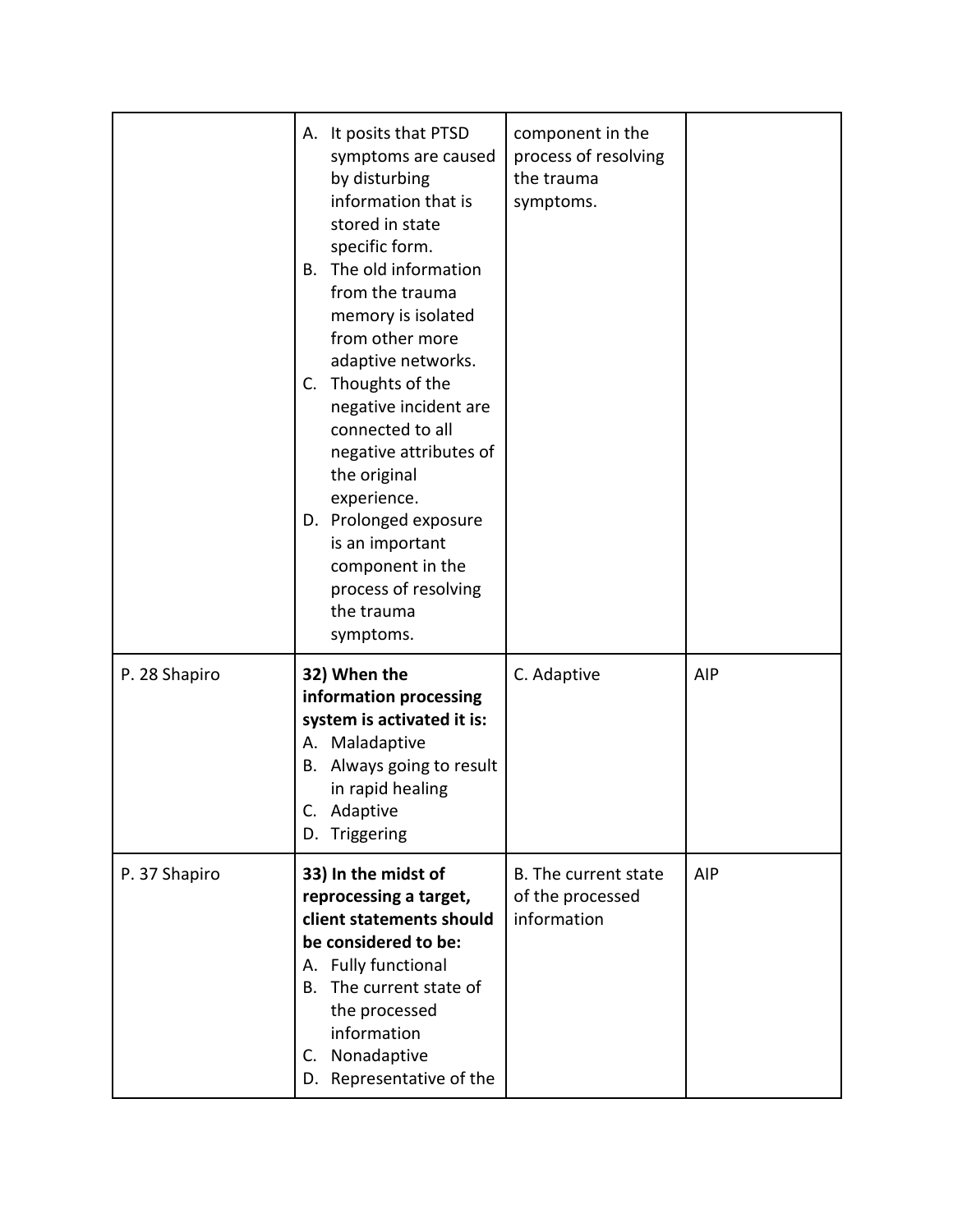|                | goal of the<br>reprocessing                                                                                                                                                                                                                                                                                                                                                                                                                            |                                                                                            |              |
|----------------|--------------------------------------------------------------------------------------------------------------------------------------------------------------------------------------------------------------------------------------------------------------------------------------------------------------------------------------------------------------------------------------------------------------------------------------------------------|--------------------------------------------------------------------------------------------|--------------|
| P. 166 Shapiro | 34) Which of the<br>following would be an<br>appropriate strategy for<br>assisting a client in<br>maintaining Dual<br><b>Attention during an</b><br>intense emotional<br>response:<br>A. Stop reprocessing<br>and discuss the<br>emotional response<br>B. Increase non-specific<br>verbal<br>encouragement<br>during the sets of<br>stimulation.<br>C. Lengthen the sets of<br>stimulation so that<br>more material is<br>accessed<br>D. Check the SUD | B. Increase non-<br>specific verbal<br>encouragement<br>during the sets of<br>stimulation. | Neuro/Trauma |
| P. 39 Shapiro  | 35) A "big T" trauma or<br><b>Criterion A event</b><br>necessary to diagnose<br><b>PTSD includes being</b><br>humiliated in grade<br>school.<br>A. True<br>B. False                                                                                                                                                                                                                                                                                    | B. False                                                                                   | Neuro/Trauma |
| P. 27 Shapiro  | 36) Which of the<br>following is not a factor<br>in changes in the<br>nervous system<br>associated with<br>psychological trauma<br>that result in a loss of<br>neural homeostasis:<br>A. Cortisol release<br>Relaxation response<br>В.                                                                                                                                                                                                                 | <b>B.</b> Relaxation<br>response                                                           | Neuro/Trauma |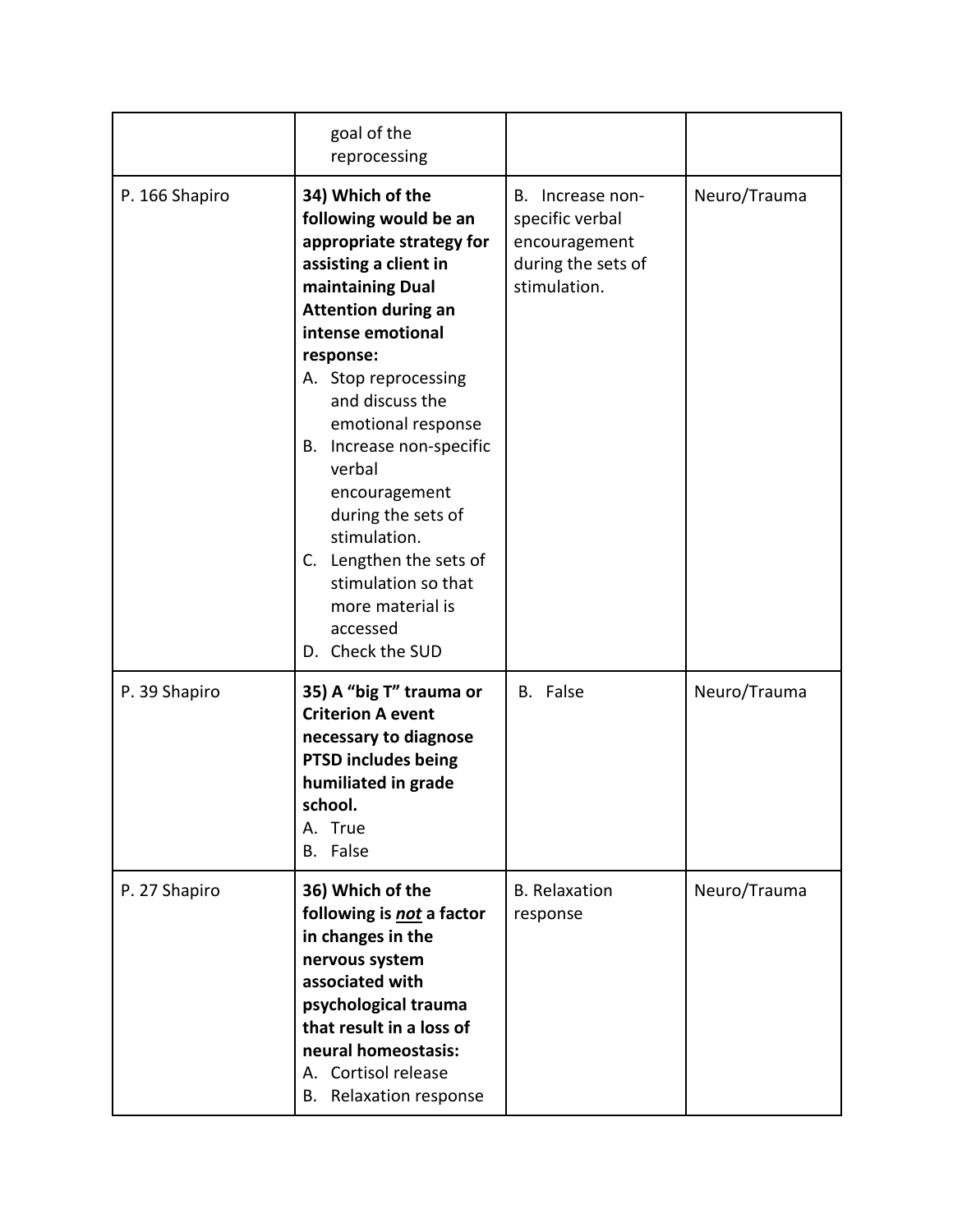|                    | C. Fluctuations in<br>neurotransmitters<br>D. Spikes in adrenaline                                                                                                                                                                                                                                                                                                                                                                                                                                                                                            |                                                                                     |              |
|--------------------|---------------------------------------------------------------------------------------------------------------------------------------------------------------------------------------------------------------------------------------------------------------------------------------------------------------------------------------------------------------------------------------------------------------------------------------------------------------------------------------------------------------------------------------------------------------|-------------------------------------------------------------------------------------|--------------|
| P. 373-374 Shapiro | 37) Which of the<br>following is not a<br>hypothesis to explain<br>the impact of Eye<br>movements on<br>reprocessing are:<br>A. Dual attention taxes<br>the working memory<br>ultimately lowering<br>the disturbance of<br>the memory<br><b>Bilateral eye</b><br>В.<br>movements elicit the<br>orienting response,<br>engaging the<br>parasympathetic<br>nervous and lowering<br>the disturbance<br>The rhythm of eye<br>C.<br>movements erases<br>memories so that<br>they are forgotten<br>D. Eye movements<br>stimulate a process<br>similar to REM sleep. | C. The rhythm of eye<br>movements erases<br>memories so that<br>they are forgotten. | Neuro/Trauma |
| P. 373 Shapiro     | 38) REM processing of<br>episodic memories<br>results in:<br>A. The effect of<br>hyperfocusing on<br>details of the<br>memory<br>B. The elimination of<br>negative affect<br>associated with the<br>memory.<br>C. The integration of<br>episodic memories                                                                                                                                                                                                                                                                                                     | A. The effect of<br>hyperfocusing on<br>details of the<br>memory                    | Neuro/Trauma |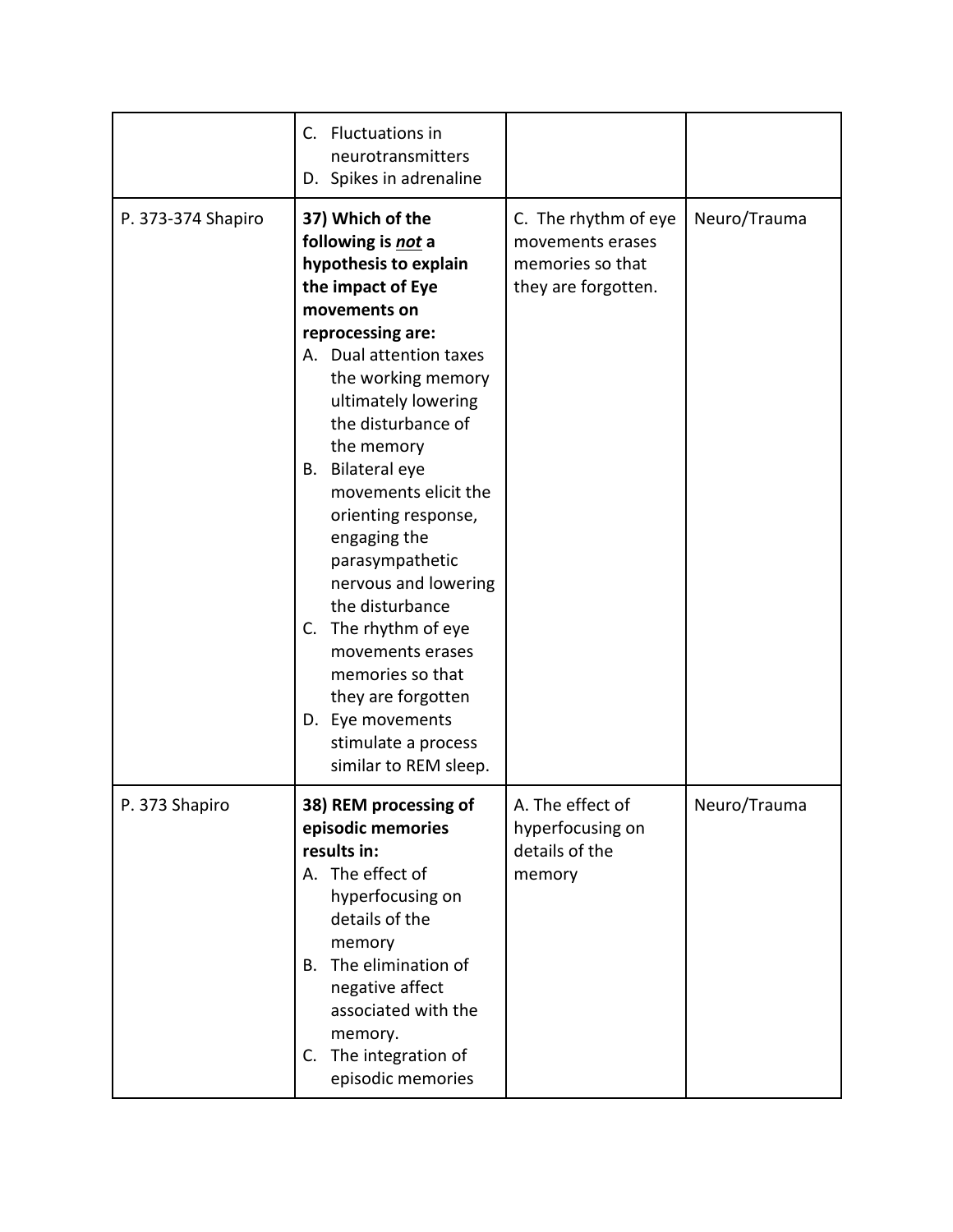|               | into semantic<br>networks.<br>D. Increase in insight<br>and comprehension.                                                                                                                                                                                                                                                                                                                                                                          |                                                                                            |              |
|---------------|-----------------------------------------------------------------------------------------------------------------------------------------------------------------------------------------------------------------------------------------------------------------------------------------------------------------------------------------------------------------------------------------------------------------------------------------------------|--------------------------------------------------------------------------------------------|--------------|
| P 168 Shapiro | 39) Which of the<br>following is not a<br>strategy that clinicians<br>can use to reinforce the<br>client's dual focus of<br>attention and<br>connection to present<br>time:<br>A. Verbal reassurances<br>during the set<br>B. Purposely changing<br>the direction and<br>speed of the eye<br>movements<br>C. Make slower<br>movements or cover<br>a shorter range<br>D. Check the SUD level                                                         | D. Check the SUD<br>level                                                                  | Neuro/trauma |
| P 169 Shapiro | 40) Regarding<br>dissociation during<br>abreaction, which of the<br>following is not one of<br>the true nature or<br>categories of the<br>apparent dissociation:<br>A. The old feeling of<br>dissociation that<br>arises from the target<br>memory and will be<br>metabolized by the<br>sets<br>B. A new dissociation<br>that is being triggered<br>because the client is<br>being pushed too far<br>C. A dissociation that is<br>the product of an | D. A dissociation that<br>is unrelated to the<br>target triggered by<br>an external event. | neuro/trauma |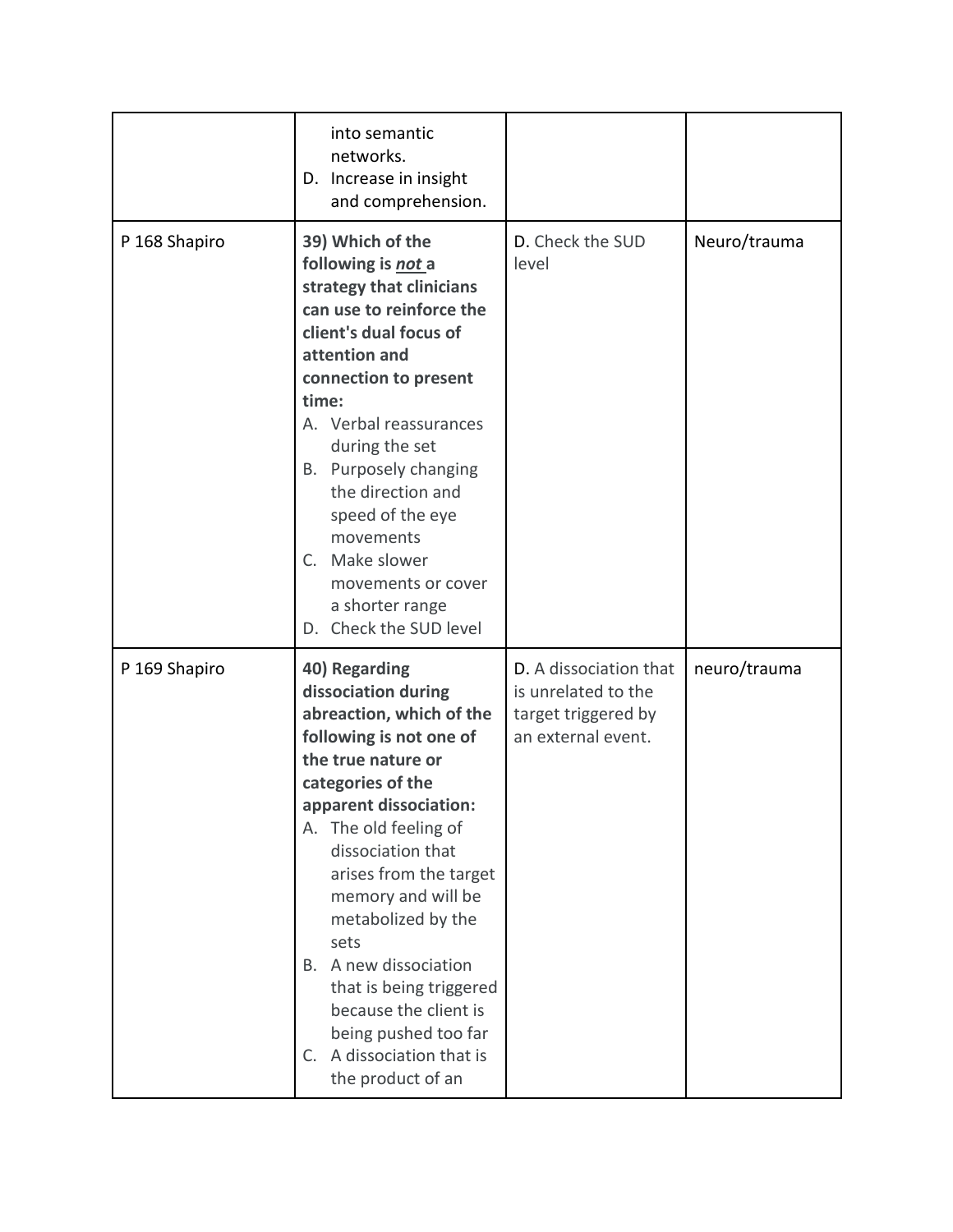|                                                                      | undiagnosed<br>dissociative disorder<br>D. A dissociation that is<br>unrelated to the<br>target triggered by an<br>external event.                                                                                                                                                                                                                                                                                                                                                                                                                                                                                                                                                                              |                                                                                                                                                                                                                                                                |          |
|----------------------------------------------------------------------|-----------------------------------------------------------------------------------------------------------------------------------------------------------------------------------------------------------------------------------------------------------------------------------------------------------------------------------------------------------------------------------------------------------------------------------------------------------------------------------------------------------------------------------------------------------------------------------------------------------------------------------------------------------------------------------------------------------------|----------------------------------------------------------------------------------------------------------------------------------------------------------------------------------------------------------------------------------------------------------------|----------|
| P. 25 (Fall 2020<br>Volume 25, Issue 3<br>Go With That<br>Magazine)  | 41) Which best describes<br>how cultural competency<br>informs the application<br>of EMDR therapy?<br>A. In History Taking, to<br>prevent undisclosed<br>pockets of feeder<br>memories<br>In Preparation, to<br>В.<br>allow the client to<br>select resources that<br>fit with their own<br>adaptive information<br>In Assessment,<br>C.<br>allowing the client to<br>select a culturally-<br>relevant Negative or<br><b>Positive Cognition</b><br>D. Throughout all<br>phases: through race-<br>related inquiry,<br>culturally relevant<br>cognitive interweaves,<br>and awareness that<br>successful<br>desensitization may<br>involve a higher level<br>SUDs due to ongoing<br>threats related to<br>racism. | D. Throughout all<br>phases: through<br>race-related inquiry,<br>culturally relevant<br>cognitive<br>interweaves, and<br>awareness that<br>successful<br>desensitization may<br>involve a higher<br>level SUDs due to<br>ongoing threats<br>related to racism. | Cultural |
| P. 18 (Fall 2020)<br>Volume 25, Issue 3<br>Go With That<br>Magazine) | 42) Racial trauma is<br>historical,<br>multigenerational, and<br>reinforced through<br>implicit and explicit                                                                                                                                                                                                                                                                                                                                                                                                                                                                                                                                                                                                    | A. True                                                                                                                                                                                                                                                        | Cultural |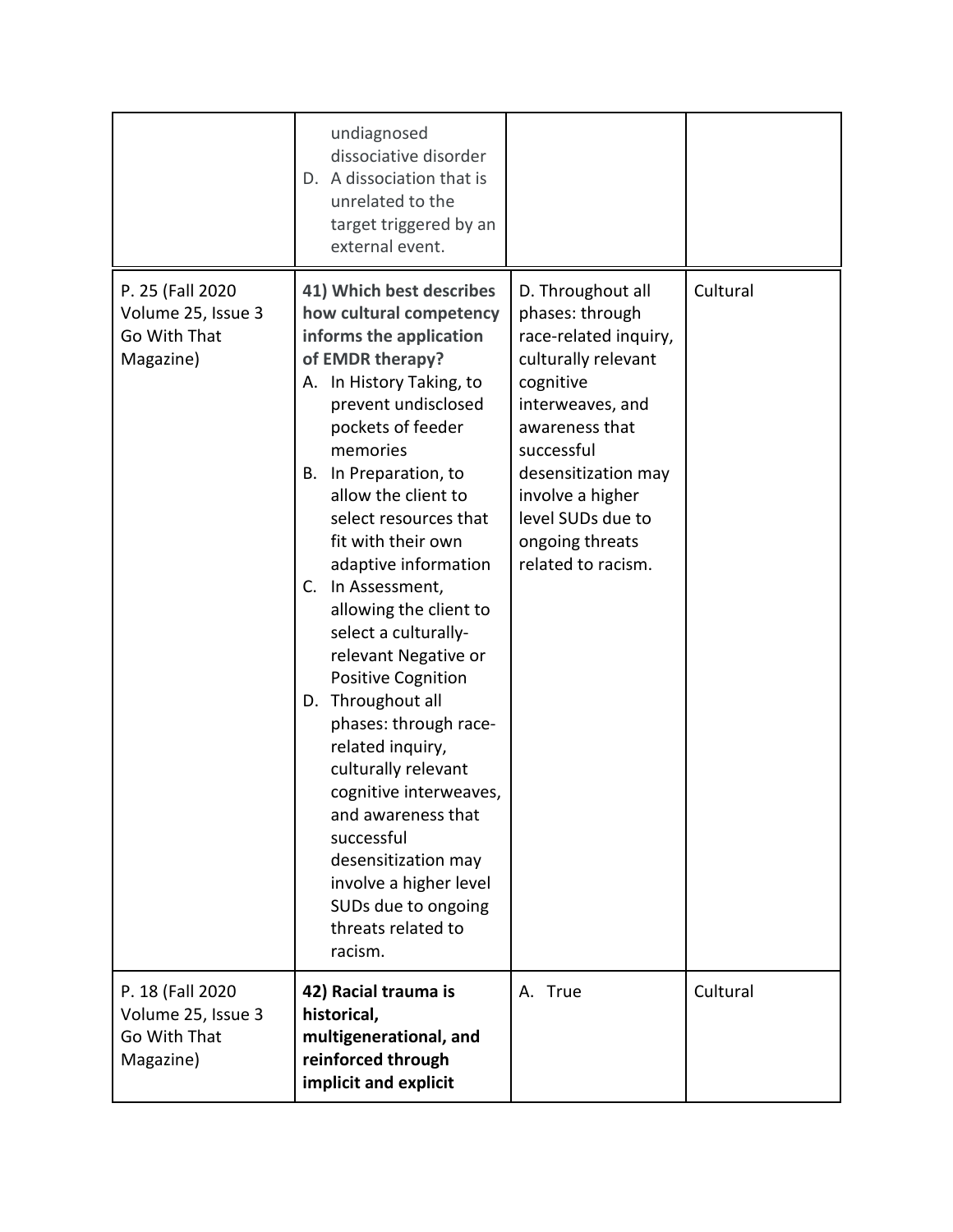|                                                                     | forms of discrimination<br>and oppression. In<br>addition to preverbal<br>traumatic events, using<br><b>EMDR helps to target</b><br>second-generation<br>traumatic material.<br>A. True<br>B. False                                                                                                                                                                                                                                                                                                                                                                                                                                                                                        |                                                                                                                                                                     |          |
|---------------------------------------------------------------------|--------------------------------------------------------------------------------------------------------------------------------------------------------------------------------------------------------------------------------------------------------------------------------------------------------------------------------------------------------------------------------------------------------------------------------------------------------------------------------------------------------------------------------------------------------------------------------------------------------------------------------------------------------------------------------------------|---------------------------------------------------------------------------------------------------------------------------------------------------------------------|----------|
| P. 7 (Fall 2020<br>Volume 25, Issue 3<br>Go With That<br>Magazine)  | 43) When identifying<br>adverse or traumatic<br>experiences during<br>history-taking with Black,<br>Indigenous, People of<br><b>Color (BIPOC) clients:</b><br>It is not important to<br>А.<br>consider a client's<br>race, as the concept is<br>simply a social<br>construct<br>The issue of race can<br>В.<br>be set aside, since<br>race is actually a 'fake'<br>reality with no real<br>consequences<br>C. It is especially<br>important to consider<br>how a client might<br>have been racialized<br>into disadvantage,<br>since racism affects<br>one's trauma history<br>D. Most BIPOC clients<br>will have the same<br>perspective on their<br>experience of inequity<br>and racism | C. It is especially<br>important to<br>consider how a<br>client might have<br>been racialized into<br>disadvantage, since<br>racism affects one's<br>trauma history | Cultural |
| P. 25 (Fall 2020<br>Volume 25, Issue 3<br>Go With That<br>Magazine) | 44) The EMDR Therapist<br>working with Black<br><b>Americans should:</b><br>A. Consider historical                                                                                                                                                                                                                                                                                                                                                                                                                                                                                                                                                                                         | Consider<br>А.<br>historical trauma<br>and the<br>reluctance,                                                                                                       | Cultural |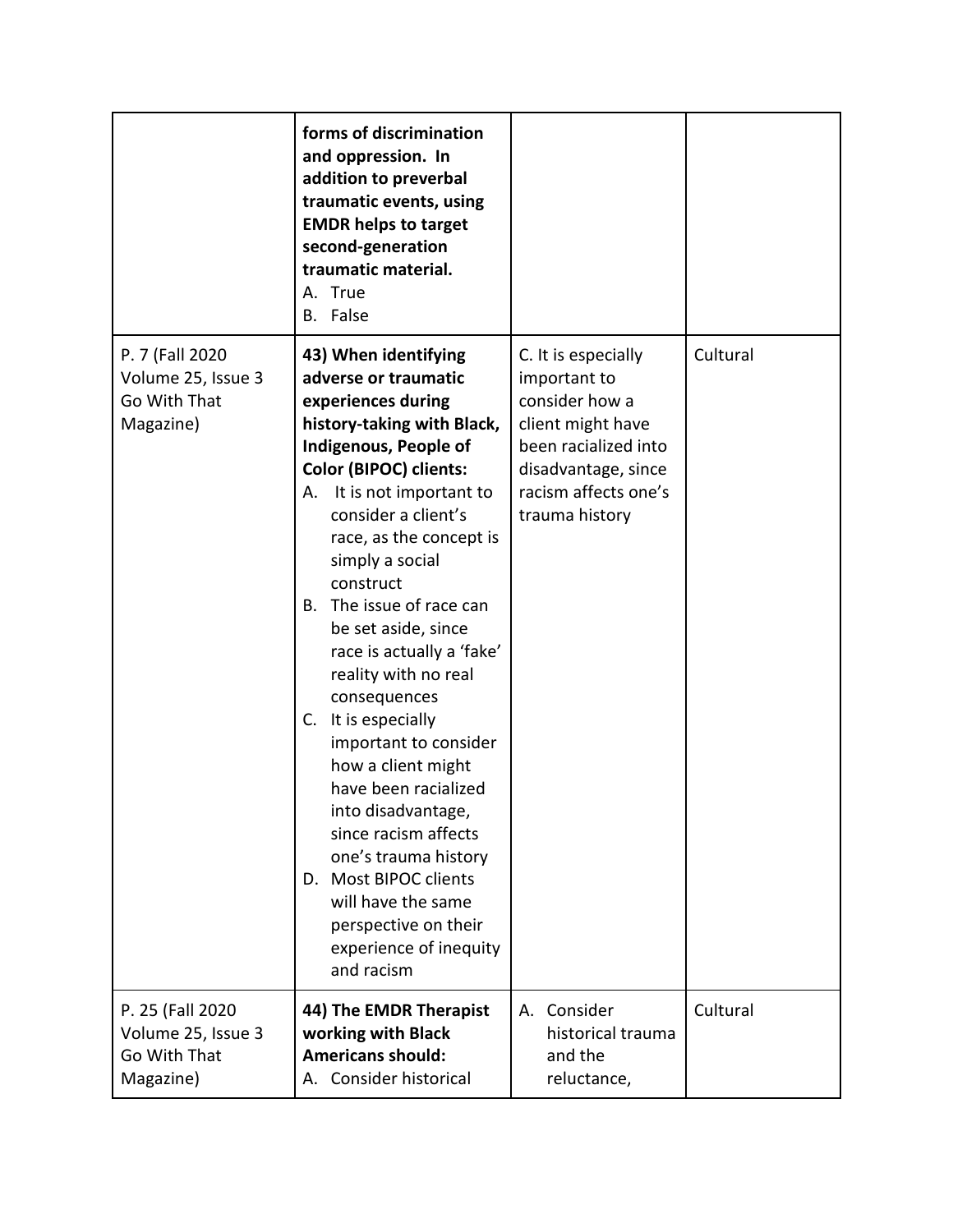|               | trauma and the<br>reluctance, stigma,<br>and shame when<br>seeking help<br>B. Work with the client<br>using color blindness<br>as a model.<br>Avoid all reference to<br>C.<br>race<br>D. Ignore<br>microaggressions<br>when they are<br>described.                                                                                                                                                                                                                                                                   | stigma, and<br>shame when<br>seeking help                                             |               |
|---------------|----------------------------------------------------------------------------------------------------------------------------------------------------------------------------------------------------------------------------------------------------------------------------------------------------------------------------------------------------------------------------------------------------------------------------------------------------------------------------------------------------------------------|---------------------------------------------------------------------------------------|---------------|
| P. 92 Shapiro | 45) In memories that<br>might be a part of a case<br>involving a legal<br>proceeding, which of the<br>following is true?<br>A. The client may forget<br>what happened,<br>thereby making their<br>testimony unusable.<br>The client should<br>В.<br>avoid testifying<br>immediately after an<br><b>EMDR</b> treatment<br>session.<br>C. There is no way of<br>knowing beforehand<br>how a client will<br>process an event<br>D. EMDR should not be<br>attempted until after<br>the legal proceeding is<br>concluded. | C. There is no way of<br>knowing beforehand<br>how a client will<br>process an event. | Legal/Ethical |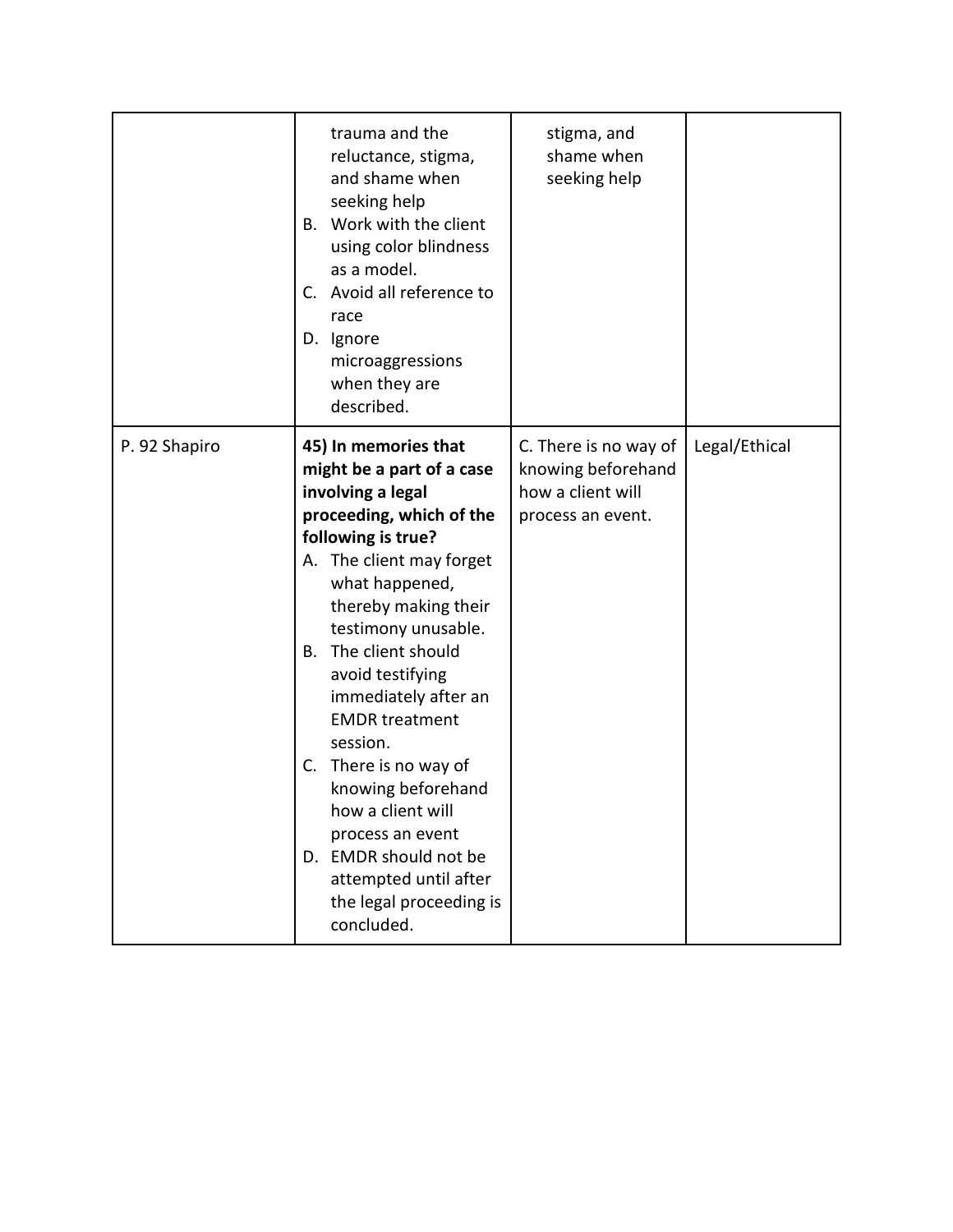| P. 66 Shapiro  | 46) It is essential that the<br>clinician clearly inform<br>the client of the<br>possibility for emotional<br>disturbance during and<br>after EMDR processing<br>sessions.<br>A. True<br>False<br>В.                                                                                                                                                                      | A. True                                                                                                                                                                        | Legal/Ethical |
|----------------|---------------------------------------------------------------------------------------------------------------------------------------------------------------------------------------------------------------------------------------------------------------------------------------------------------------------------------------------------------------------------|--------------------------------------------------------------------------------------------------------------------------------------------------------------------------------|---------------|
| P. 501 Shapiro | 47) EMDR does not<br>require informed<br>consent.<br>A. True<br>False<br>В.                                                                                                                                                                                                                                                                                               | B. False                                                                                                                                                                       | Legal/Ethical |
| P. 301 Shapiro | 48) Clinicians should be<br>cognizant:<br>A. That false memory<br>syndrome is invalid<br>B. Of limitations and<br>distortions of memory<br>itself before advising<br>clients about the<br>accuracy of any<br>memory that emerges<br>during EMDR<br>processing<br>That a light hypnotic<br>C.<br>trance is desirable<br>Of childrens'<br>D.<br>tendencies to<br>exaggerate | B. Of limitations and<br>distortions of<br>memory itself<br>before advising<br>clients about the<br>accuracy of any<br>memory that<br>emerges during<br><b>EMDR</b> processing | Legal/Ethical |
| P. 366 Shapiro | 49) Research indicates<br>that EMDR processing<br>causes a somatic de-<br>arousal response<br>associated with eye<br>movements.<br>A. True<br>B. False                                                                                                                                                                                                                    | A. True                                                                                                                                                                        | Research      |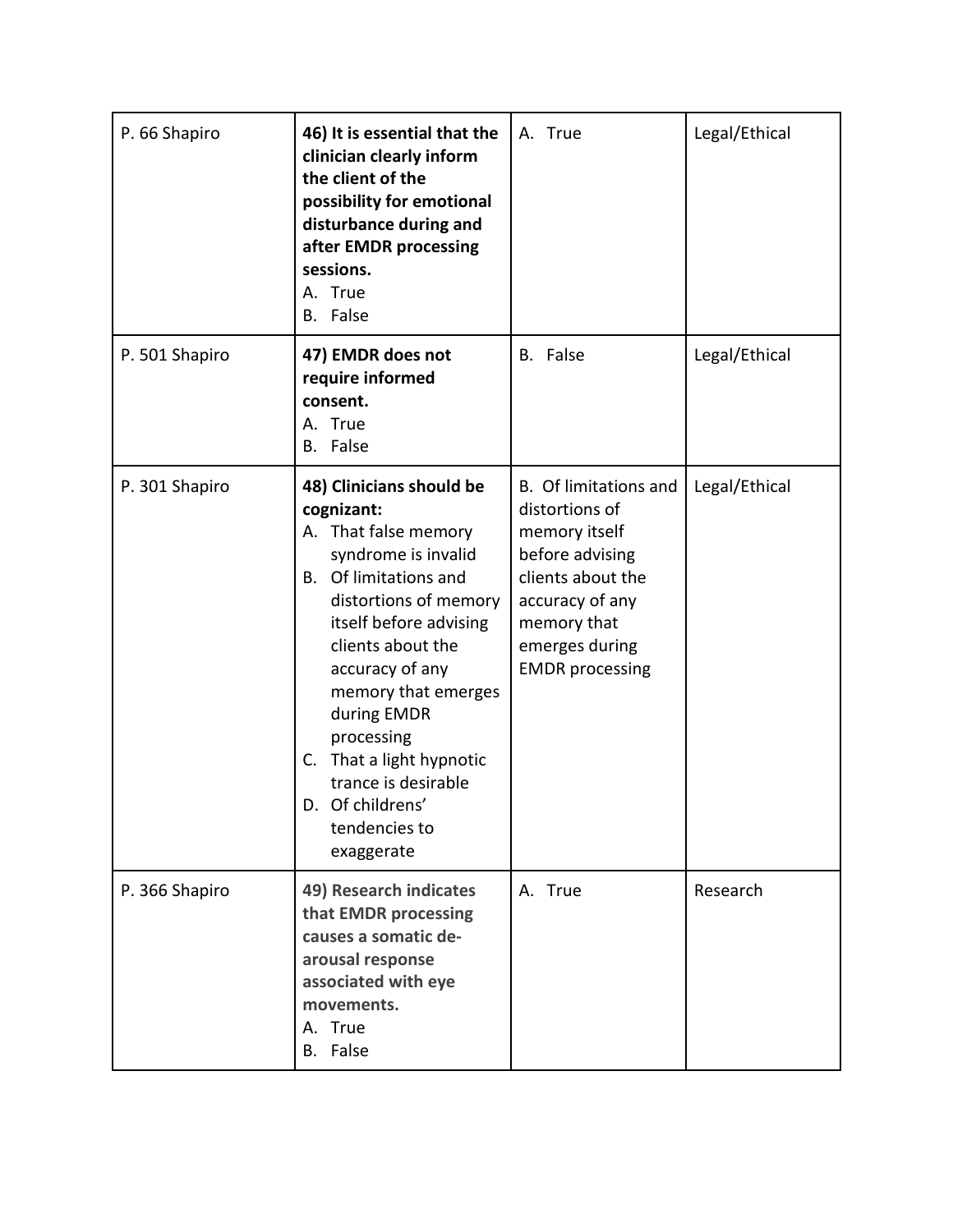| P. 27 Shapiro       | 50) Which of the<br><b>Mechanisms of Action</b><br>has not been strongly<br>supported as an<br>explanation for EMDR<br>therapy?<br>A. Taxing Working<br>Memory<br>B. Exposure to High<br>Levels of Distress<br>C. REM Processes<br>D. Orienting Response                                                                                                                                                                                  | B. Exposure to high<br>levels of distress                                   | Research |
|---------------------|-------------------------------------------------------------------------------------------------------------------------------------------------------------------------------------------------------------------------------------------------------------------------------------------------------------------------------------------------------------------------------------------------------------------------------------------|-----------------------------------------------------------------------------|----------|
| P. 95 Shapiro       | 51) So far, no<br>medications appear to<br>completely block EMDR<br>processing, although<br>benzodiazepines have<br>been reported to reduce<br>treatment efficacy with<br>some clients.<br>A. True<br>B. False                                                                                                                                                                                                                            | A. True                                                                     | Research |
| PP. 418-419 Shapiro | 52) Shapiro (2018)<br>suggests insufficient<br>treatment time, lack of<br>fidelity to the protocol,<br>and inappropriate clinical<br>measures can do which<br>of the following?<br>A. Compromise the<br>findings established in<br>"gold standard"<br>research<br>Determine the<br>В.<br>longevity of the<br>therapeutic effects<br>C. Undermine the ability<br>to address any<br>potential secondary<br>gains<br>D. Accelerate growth in | A. Compromise the<br>findings established<br>in "gold standard"<br>research | Research |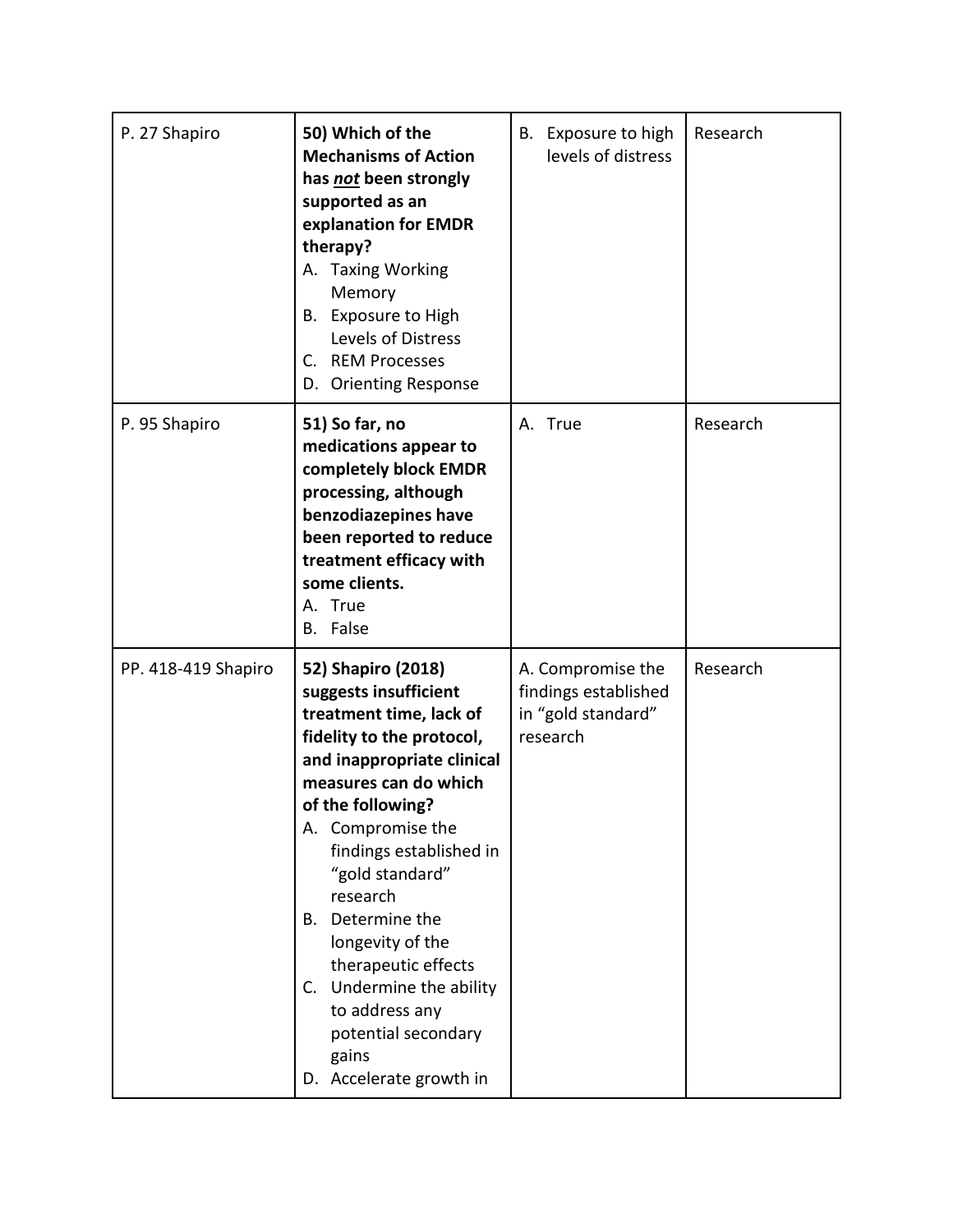|                | publications                                                                                                                                                                                                                                                                                                                                                           |                                                                                 |         |
|----------------|------------------------------------------------------------------------------------------------------------------------------------------------------------------------------------------------------------------------------------------------------------------------------------------------------------------------------------------------------------------------|---------------------------------------------------------------------------------|---------|
| P. 221 Shapiro | 53) Shapiro originally<br>referred to EMDR as<br><b>EMD.</b> Which of the<br>following is true of EMD?<br>A. There is no Negative<br>Cognition with EMD<br>There is no Positive<br>В.<br>Cognition with EMD<br>C. You return to target<br>after every set of<br>bilateral dual<br>attention<br>D. EMD is more difficult<br>than EMDR for both<br>client and therapist. | C.<br>You return to<br>target after every<br>set of bilateral dual<br>attention | History |
| P. 9 Shapiro   | 54) Francine Shapiro<br>developed the standard<br><b>EMDR therapy protocol</b><br>working with these<br>populations:<br>A. Vietnam Veterans<br>B. Survivors of sexual<br>and relational trauma<br>C. College students<br>D. National Guard                                                                                                                             | A. Vietnam<br>veterans                                                          | History |
| P. 1 Shapiro   | 55) Since 1987, EMDR<br>therapy has been<br>empirically supported by<br>numerous randomized<br>controlled trials (RCTs)<br>and is internationally<br>recognized as an effective<br>treatment for trauma and<br>a wide range of<br>experientially based<br>disorders.<br>A. True<br>B. False                                                                            | A. True                                                                         | History |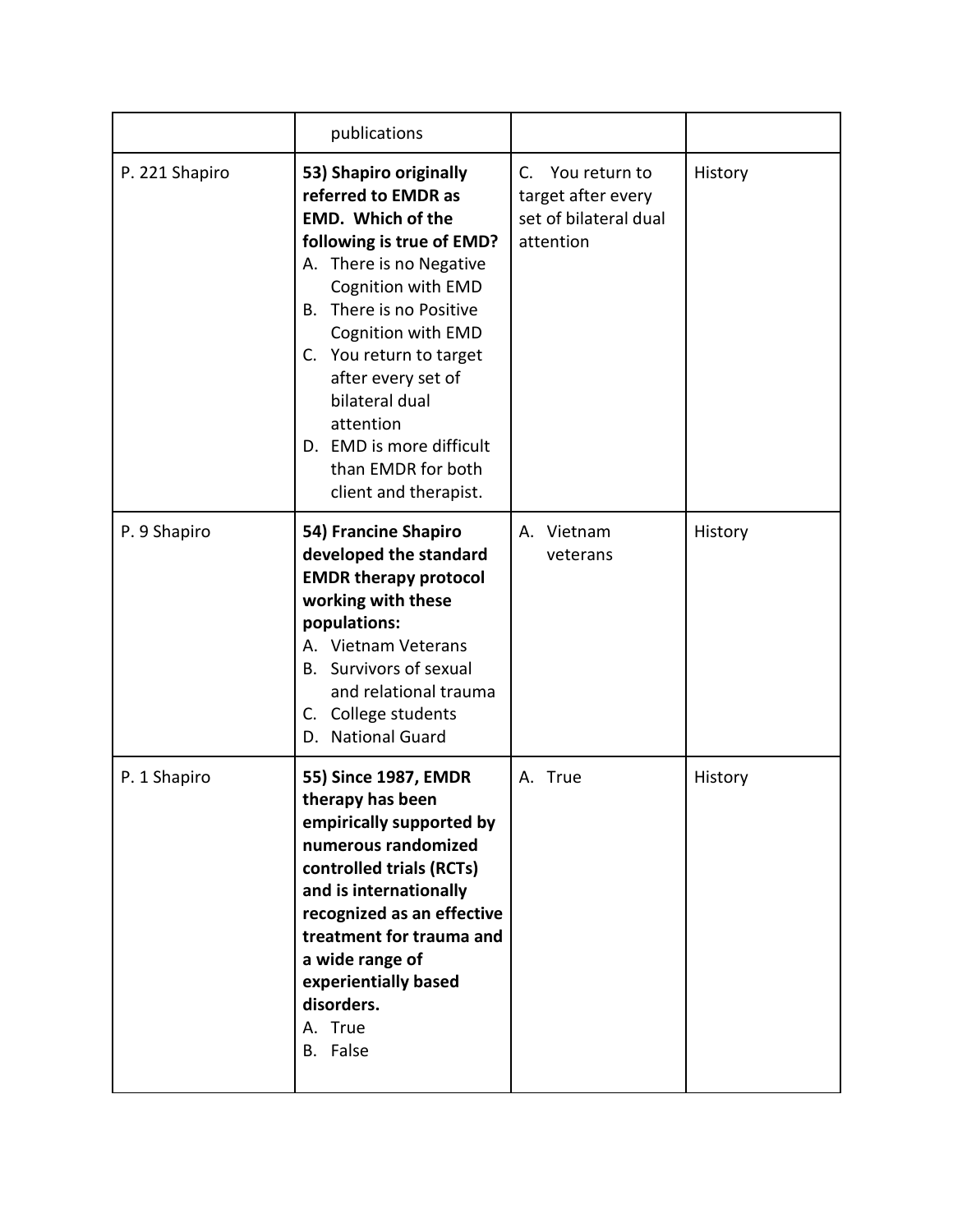| P. 2 Shapiro  | 56) As a comprehensive<br>approach, careful<br>attention is given to<br>images, beliefs,<br>emotions, physical<br>responses, increased<br>awareness, internal<br>stability, resiliency, and<br>interpersonal systems in<br>achieving the effects of<br><b>EMDR therapy.</b><br>A. True<br>B. False                       | A. True                                                           | History               |
|---------------|--------------------------------------------------------------------------------------------------------------------------------------------------------------------------------------------------------------------------------------------------------------------------------------------------------------------------|-------------------------------------------------------------------|-----------------------|
| P.3 Shapiro   | 57) EMDR's<br>comprehensive protocols<br>produce positive<br>treatment effects<br>through an interaction<br>between:<br>Past and present<br>А.<br>B. Developmental<br>deficits and inaccurate<br>perceptions of reality<br>C. Big "T" and little "T"<br>trauma<br>D. Client containment<br>and information<br>processing | D. Client<br>containment and<br>information<br>processing         | History /<br>Research |
| P. 12 Shapiro | 58) The shift from EMD to  <br><b>EMDR</b> represents a<br>change from:<br>A. A complex set of steps<br>to a narrow, more<br>focused therapy<br>B. Use of the therapy<br>solely with PTSD to<br>use with other<br>traumatic experiences<br>C. Psychology's<br>treatment of the<br>therapy as                             | D. Desensitization<br>of a memory to<br>information<br>processing | History               |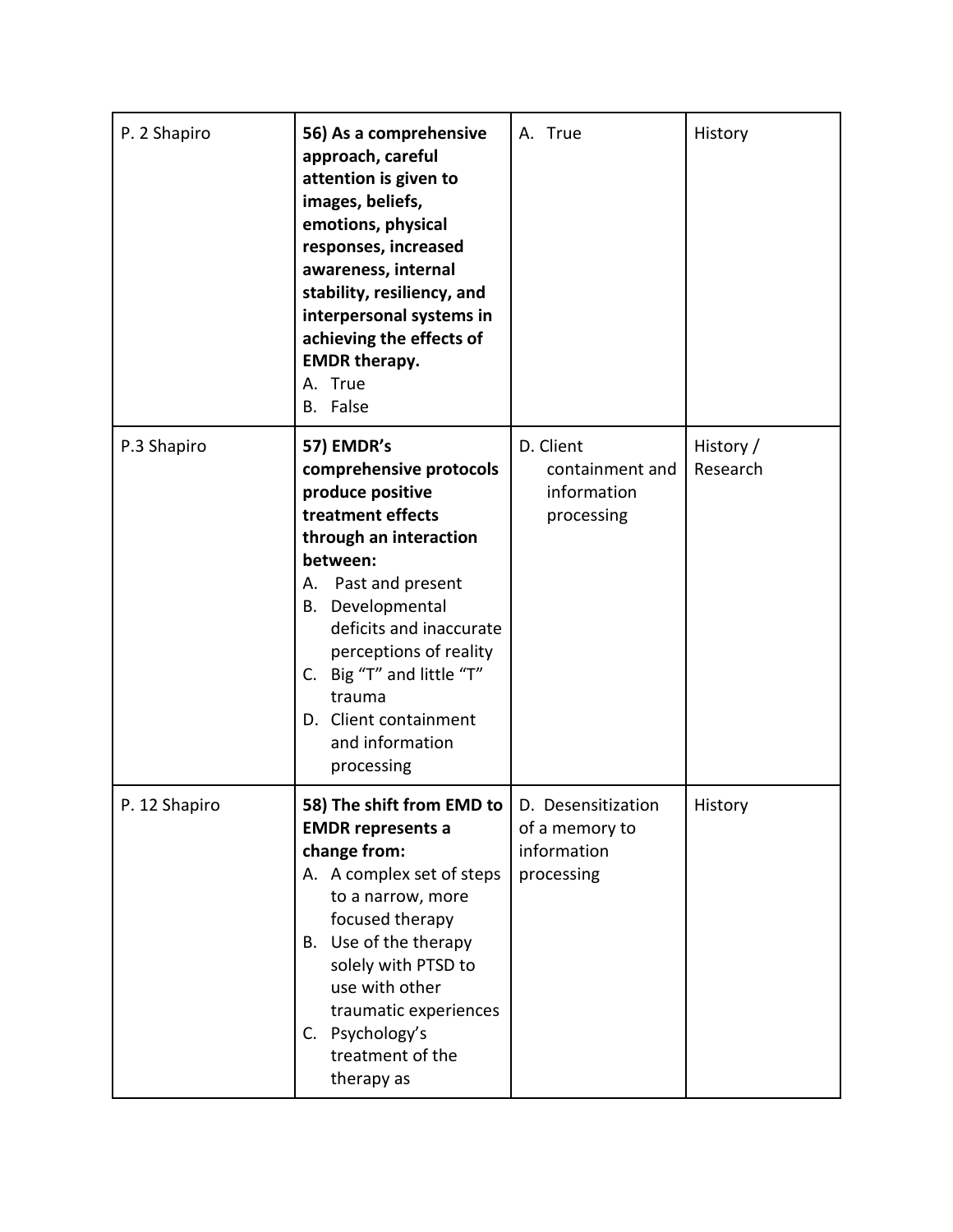|               | "pseudoscience" to an<br>accepted treatment<br>D. Desensitization of a<br>memory to<br>information<br>processing                                                                                                                                                                                                                                      |                                               |                       |
|---------------|-------------------------------------------------------------------------------------------------------------------------------------------------------------------------------------------------------------------------------------------------------------------------------------------------------------------------------------------------------|-----------------------------------------------|-----------------------|
| P. 21 Shapiro | 59) One way in which<br><b>EMDR therapy differs</b><br>from Cognitive<br>Behavioral therapy is no<br>homework is required for<br><b>EMDR to be effective.</b><br>A. True<br>B. False                                                                                                                                                                  | A. True                                       | <b>EMDR</b> vs. Other |
| P. 21 Shapiro | 60) Which of the<br>following is not true<br>about the model of<br><b>EMDR therapy:</b><br>A. It helps clients<br>integrate more<br>adaptive self<br>statements<br>B. It fosters<br>desensitization of<br>dramatic cues<br>(triggers)<br>It requires between<br>$C_{\cdot}$<br>session homework<br>It alleviates<br>D.<br>inappropriate self<br>blame | C. It requires<br>between session<br>homework | <b>EMDR</b> vs. Other |
| P. 23 Shapiro | 61) When compared to<br>other therapies, a<br>defining characteristic of<br><b>EMDR</b> is that:<br>A. EMDR takes a more<br>detailed life history<br>B. EMDR is less complex<br>C. EMDR is guided by the<br>AIP model<br>D. EMDR always provides                                                                                                      | C. EMDR is guided<br>by the AIP model         | <b>EMDR</b> vs. Other |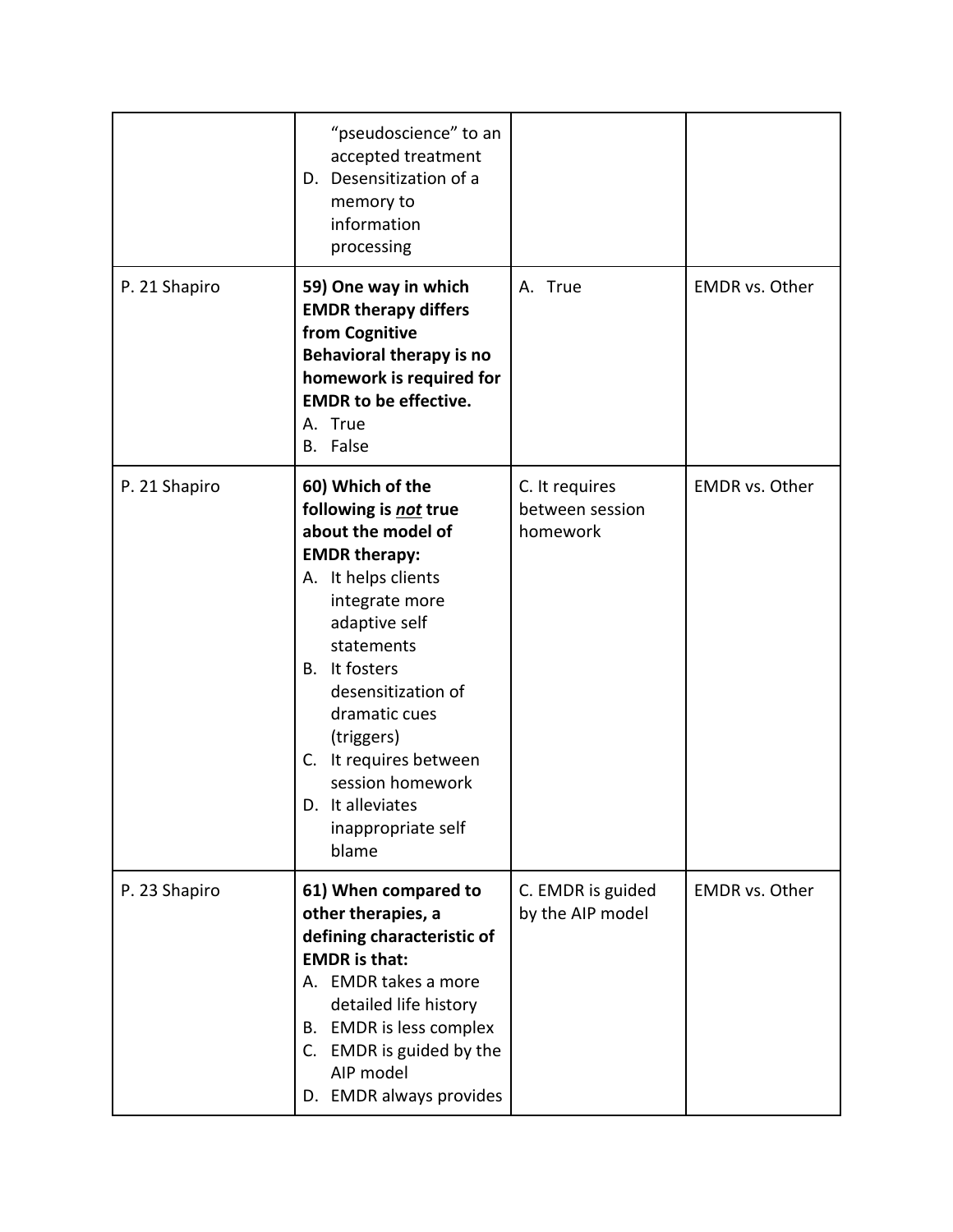|                | rapid results                                                                                                                                                                                                                                                                                                                                                                                                                                                                           |                                                                                                                                                      |                         |
|----------------|-----------------------------------------------------------------------------------------------------------------------------------------------------------------------------------------------------------------------------------------------------------------------------------------------------------------------------------------------------------------------------------------------------------------------------------------------------------------------------------------|------------------------------------------------------------------------------------------------------------------------------------------------------|-------------------------|
| PP. 304-306    | 62) Which of the<br>following are true of<br>working with military<br>personnel and veterans:<br>A. Several modifications<br>need to be made to<br>the standard EMDR<br>therapy protocol<br>It is important to<br>В.<br>develop cultural<br>competence on the<br>effect of military<br>values and training<br>It is best to avoid the<br>C.<br>use of interweaves<br>Military personnel do<br>D.<br>not benefit from<br><b>EMDR</b> therapy due to<br>the complexity of their<br>trauma | It is important to<br>В.<br>develop cultural<br>competence on<br>the effect of<br>military values<br>and training                                    | Selected<br>Populations |
| P. 338 Shapiro | 63) Looking at addiction<br>through the lens of AIP,<br>which of the following is<br>not true:<br>A. Addiction is often<br>referred to as an<br>"affect regulation<br>strategy," therefore<br>additional preparation<br>procedures are<br>recommended.<br>The clinician's<br>В.<br>judgment supersedes<br>the client's motivation<br>for change when<br>deciding when and<br>how to utilize EMDR<br>therapy.                                                                            | The clinician's<br>В.<br>judgment<br>supersedes the<br>client's motivation<br>for change when<br>deciding when and<br>how to utilize EMDR<br>therapy | Selected<br>Populations |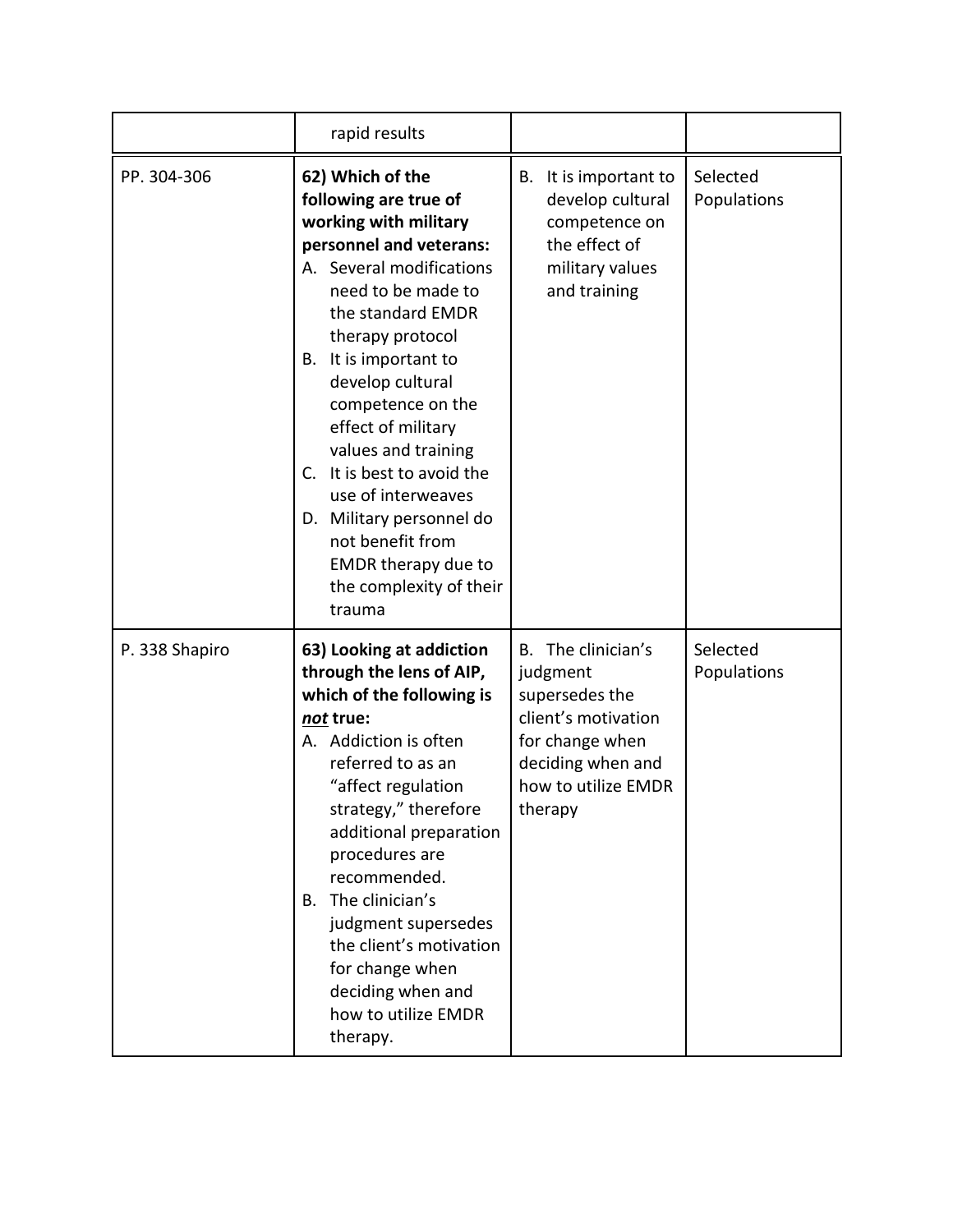|                     | C. The ACE study may be<br>used to determine<br>specific targets for<br>reprocessing<br>D. It is believed that<br>addictions assist<br>avoidance of the<br>underlying trauma<br>that threatens to<br>surface in sobriety                                               |                                                                                            |                         |
|---------------------|------------------------------------------------------------------------------------------------------------------------------------------------------------------------------------------------------------------------------------------------------------------------|--------------------------------------------------------------------------------------------|-------------------------|
| PP. 228-229 Shapiro | 64) When targeting a<br>process phobia, the<br>clinician must address all<br>the pertinent aspects of<br>the experience, including<br>decision-making and<br>anticipatory anxiety.<br>A. True<br>B. False                                                              | <b>B.</b> False                                                                            | Selected<br>Populations |
| P. 233 Shapiro      | 65) Following the death<br>of a loved one, a person<br>may first experience<br>emotional shock<br>accompanied by<br>numbing. In these cases,<br>psychological first aid,<br>rather than EMDR<br>processing, is<br>recommended at this<br>stage.<br>A. True<br>B. False | A. True                                                                                    | Selected<br>Populations |
| P. 223 Shapiro      | 66) Which of the<br>following is the first step<br>in the Recent Event<br>Protocol?<br>A. Target the most<br>disturbing aspect of<br>the memory                                                                                                                        | B. Obtain a<br>narrative history of<br>the event, noting<br>the most disturbing<br>moments | Selected<br>Populations |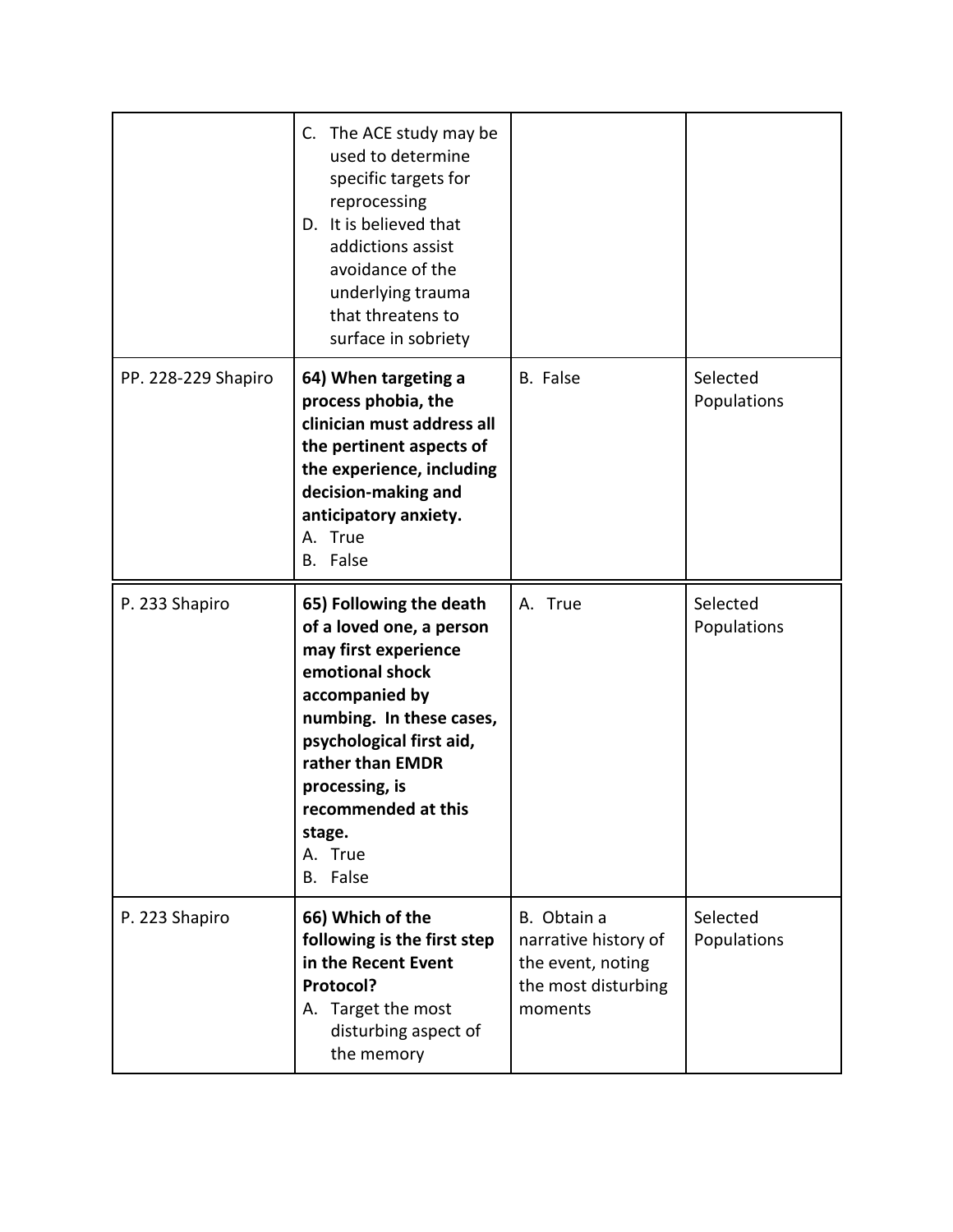|                     | B. Obtain a narrative<br>history of the event,<br>noting the most<br>disturbing moments<br>C. Process present<br>stimuli<br>D. Incorporate positive<br>future templates for<br>each trigger                                                                                                                                                                                                                                                                                                                                                                                                                             |                                                                                                                                                     |                         |
|---------------------|-------------------------------------------------------------------------------------------------------------------------------------------------------------------------------------------------------------------------------------------------------------------------------------------------------------------------------------------------------------------------------------------------------------------------------------------------------------------------------------------------------------------------------------------------------------------------------------------------------------------------|-----------------------------------------------------------------------------------------------------------------------------------------------------|-------------------------|
| PP. 324-325 Shapiro | 67) The following<br>statements are true for<br>the treatment of<br>children, except:<br>A. Children can create<br>maps, timelines, and<br>storybooks of their<br>lives, through which<br>the clinician can<br>identify potential<br>targets and resources.<br>B. Young children may<br>use hands to indicate<br>levels of disturbance<br>Clinicians should<br>C.<br>advise parents to<br>remain in the room<br>and give verbal<br>feedback during<br>desensitization and<br>installation phases<br>D. Clinician may ask for a<br>"mixed up thought" or<br>a "bad thought" to<br>help elicit the negative<br>cognition. | C. Clinicians should<br>advise parents to<br>remain in the room<br>and give verbal<br>feedback during<br>desensitization and<br>installation phases | Selected<br>Populations |